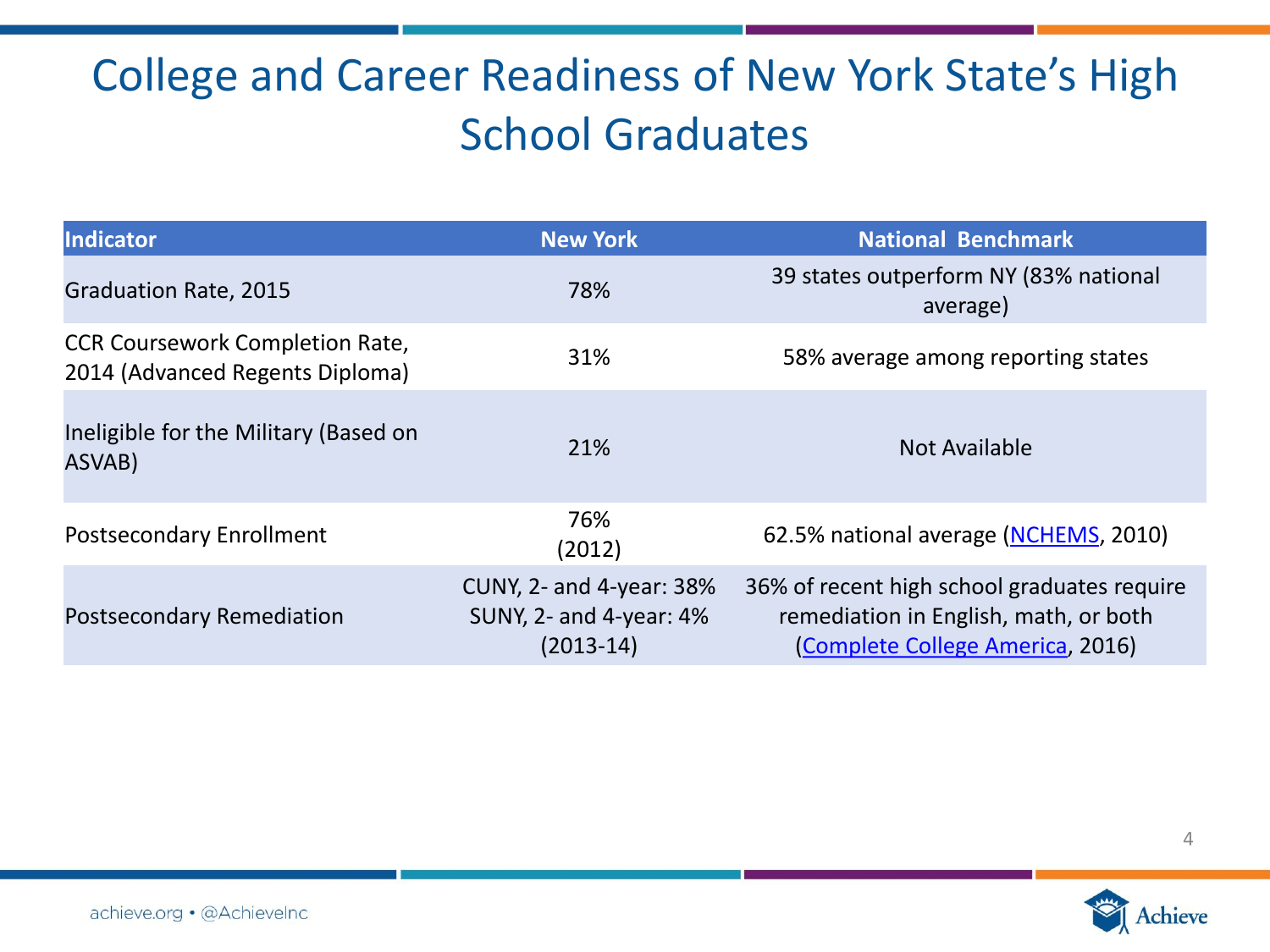

# *SUMMARY OF THE NOVEMBER 2016 MEETING*

# *OF THE BOARD OF REGENTS*

*OF*

# *THE UNIVERSITY OF THE STATE OF NEW YORK*

*Held at the State Education Building*

*Albany, New York*

*November 14 and 15, 2016*

*Anthony Lofrumento, Secretary Board of Regents*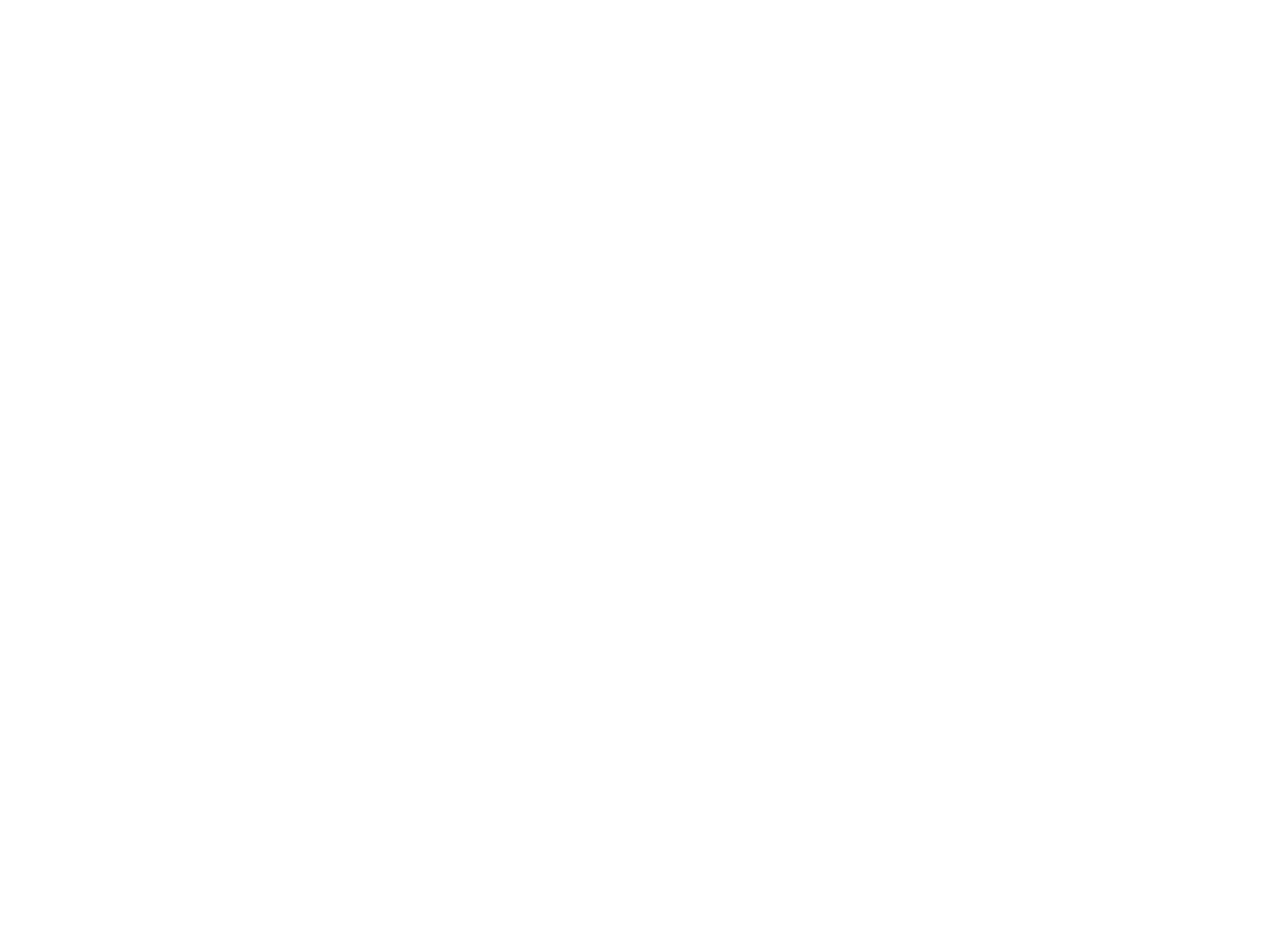### *THE BOARD OF REGENTS*

The Board of Regents of The University of the State of New York held a public session on Monday, November 14, 2016 at 9:00 a.m. pursuant to a call to duty sent to each Regent.

### **MEETING OF THE FULL BOARD, Monday, November 14th at 9:00 a.m.**

#### **Board Members in Attendance:**

Betty A. Rosa, Chancellor T. Andrew Brown, Vice Chancellor Roger Tilles Lester W. Young, Jr. Christine D. Cea Wade Norwood Kathleen M. Cashin James E. Cottrell Josephine Victoria Finn Judith Chin Beverly L. Ouderkirk Catherine Collins Judith Johnson Nan Eileen Mead Elizabeth S. Hakanson Luis O. Reyes

Also present were Commissioner of Education, MaryEllen Elia, Executive Deputy Commissioner, Elizabeth Berlin, Acting Counsel and Deputy Commissioner for Legal Affairs, Alison B. Bianchi, and the Secretary, Board of Regents, Anthony Lofrumento. Regent James R. Tallon, Jr. was absent and excused.

Chancellor Betty A. Rosa called the meeting to order at 9:00 a.m. and provided thoughts for a moment of reflection.

### **ACTION ITEM**

#### **Executive Session Motion**

**MOVED,** that the Board of Regents convene in executive session today, Monday, November 14 at 3:30 PM. to discuss personnel matters.

| <b>Motion by:</b> | Vice Chancellor T. Andrew Brown |
|-------------------|---------------------------------|
| Seconded by:      | Regent Christine D. Cea         |
| <b>Action:</b>    | Motion carried unanimously      |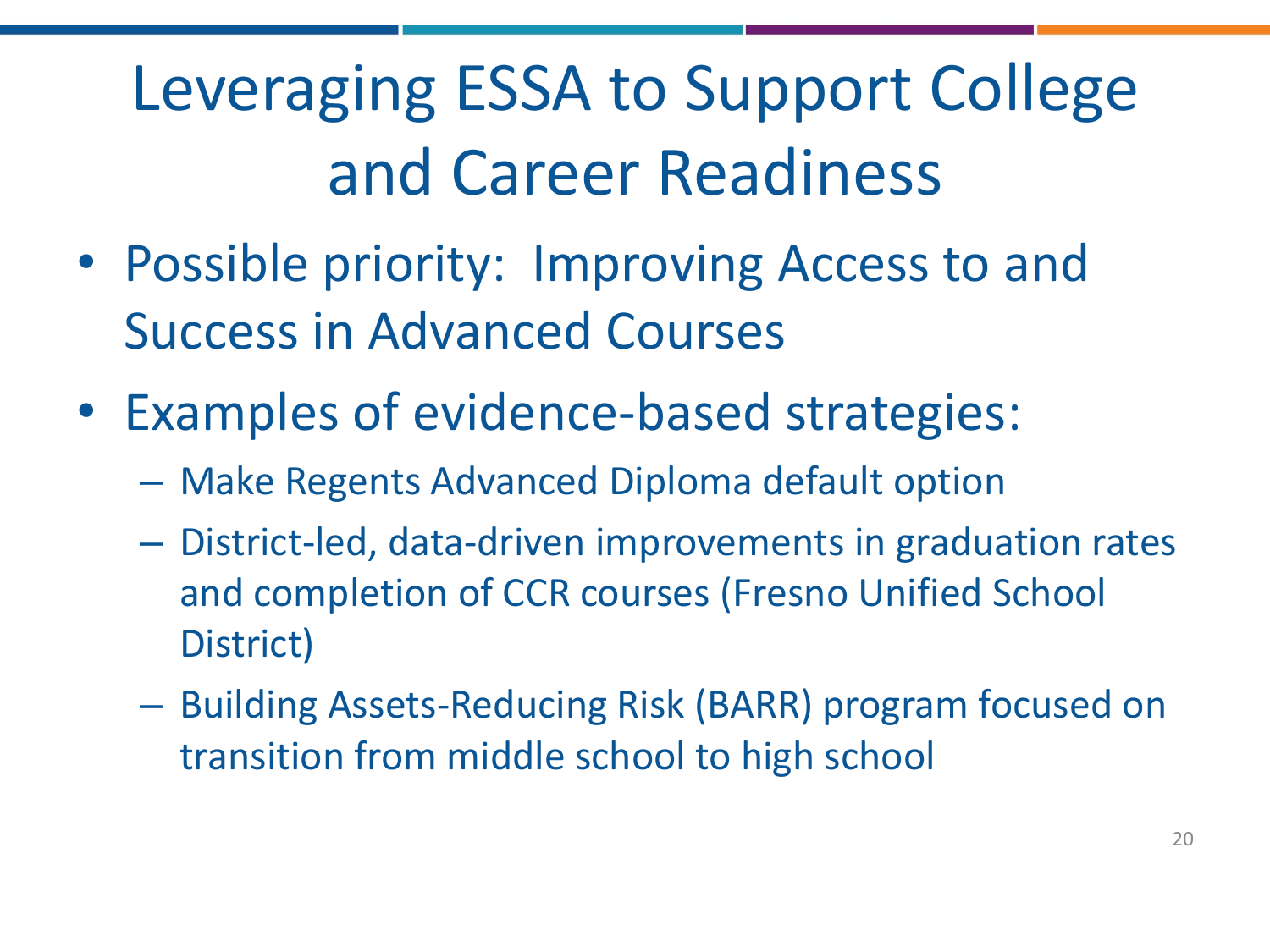# **PRESENTATION**

# **Every Student Succeeds Act (ESSA) – Part 1**

Commissioner Elia presented an update to the Board of Regents regarding the Every Student Succeeds Act (ESSA) (Attachments I and II.)

Chancellor Betty A. Rosa adjourned the meeting.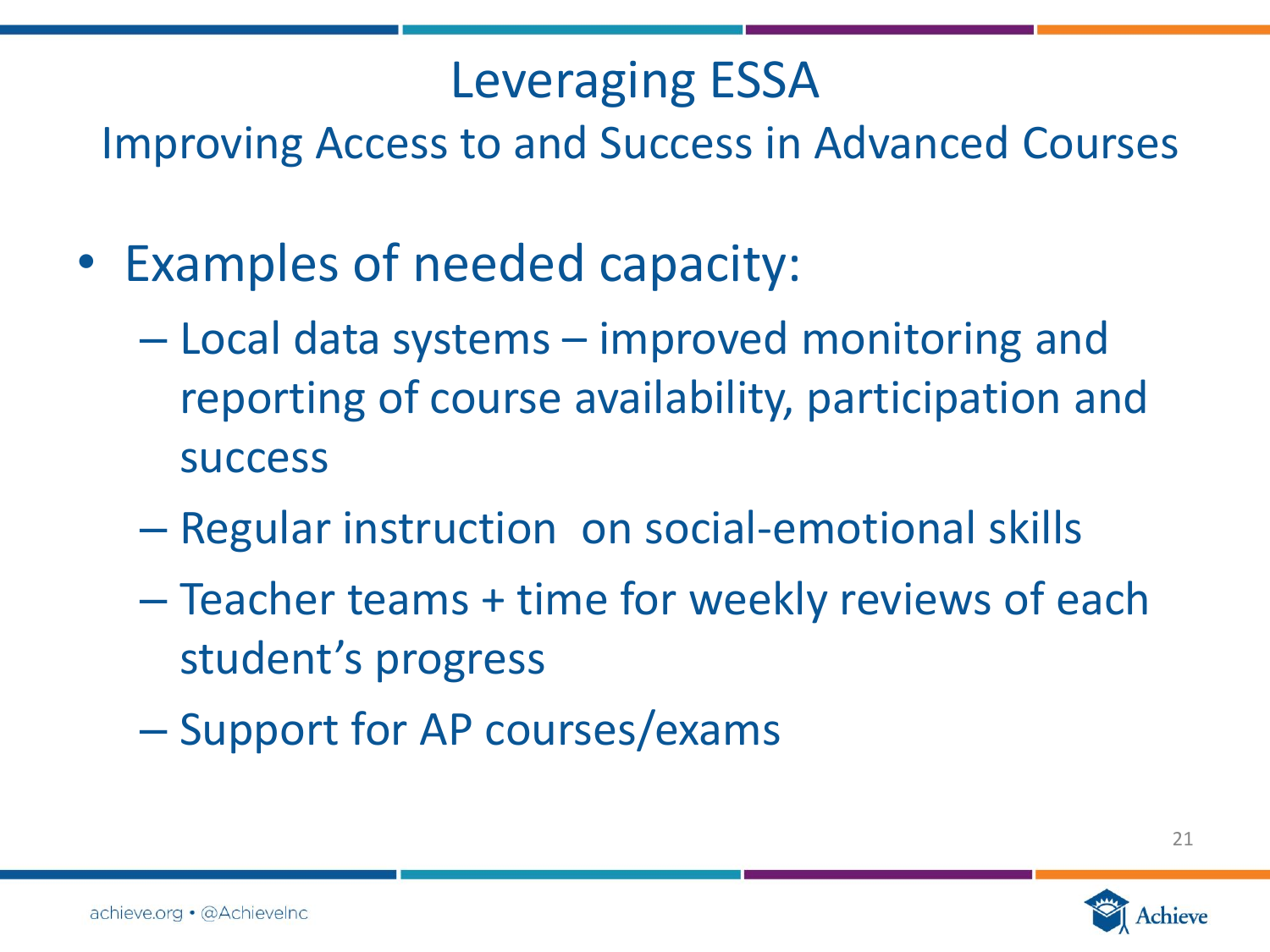The Board of Regents of The University of the State of New York held a public session on Monday, November 14, 2016 at 3:45 p.m. pursuant to a call to duty sent to each Regent.

## **MEETING OF THE FULL BOARD, Monday, November 14th at 3:35 pm**

#### **Board Members in Attendance:**

Betty A. Rosa, Chancellor T. Andrew Brown, Vice Chancellor Roger Tilles Lester W. Young, Jr. Christine D. Cea Wade Norwood Kathleen M. Cashin James E. Cottrell Josephine Victoria Finn Judith Chin Beverly L. Ouderkirk Catherine Collins Judith Johnson Nan Eileen Mead Elizabeth S. Hakanson Luis O. Reyes

Also present were Commissioner of Education, MaryEllen Elia, Executive Deputy Commissioner, Elizabeth Berlin, Acting Counsel and Deputy Commissioner for Legal Affairs, Alison B. Bianchi, and the Secretary, Board of Regents, Anthony Lofrumento. Regent James R. Tallon, Jr. was absent and excused.

Chancellor Betty A. Rosa called the meeting to order at 3:45 p.m.

### **ACTION ITEM**

#### **Executive Session Motion**

**MOVED,** that the Board of Regents convene in executive session on Tuesday, November 15 at 8:45 a.m. to discuss personnel matters.

| <b>Motion by:</b> | Chancellor Betty A. Rosa    |
|-------------------|-----------------------------|
| Seconded by:      | Regent Lester W. Young, Jr. |
| <b>Action:</b>    | Motion carried unanimously  |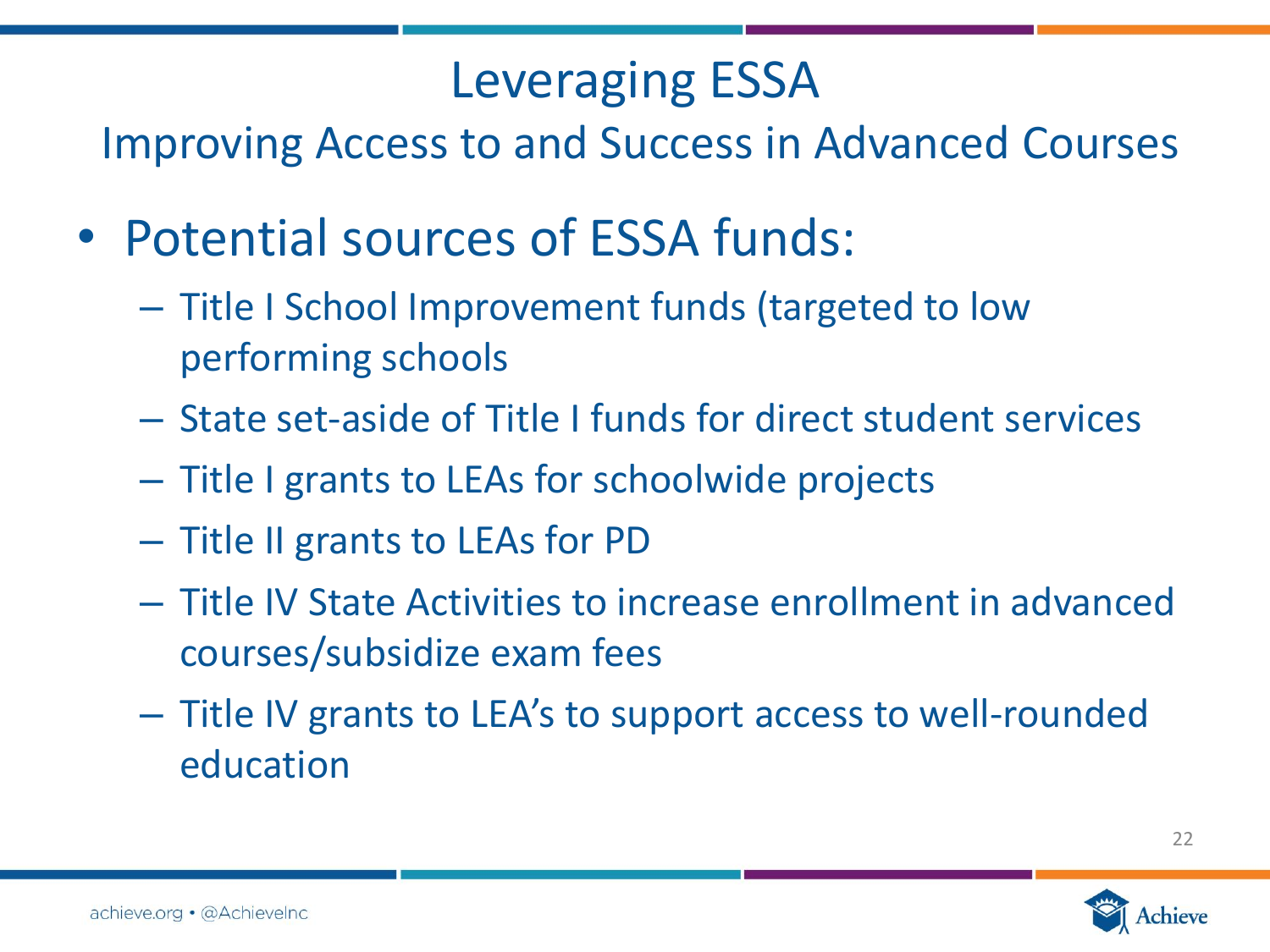# **PRESENTATION**

# **Every Student Succeeds Act (ESSA) – Part 2**

Michael Cohen, President, Achieve and Linda Darling-Hammond, President, Learning Policy Institute and Charles E. Ducommun Professor of Education Emeritus at Stanford University presented an update to the Board of Regents regarding the Every Student Succeeds Act (ESSA) (Attachments III and IV.)

Chancellor Rosa adjourned the meeting.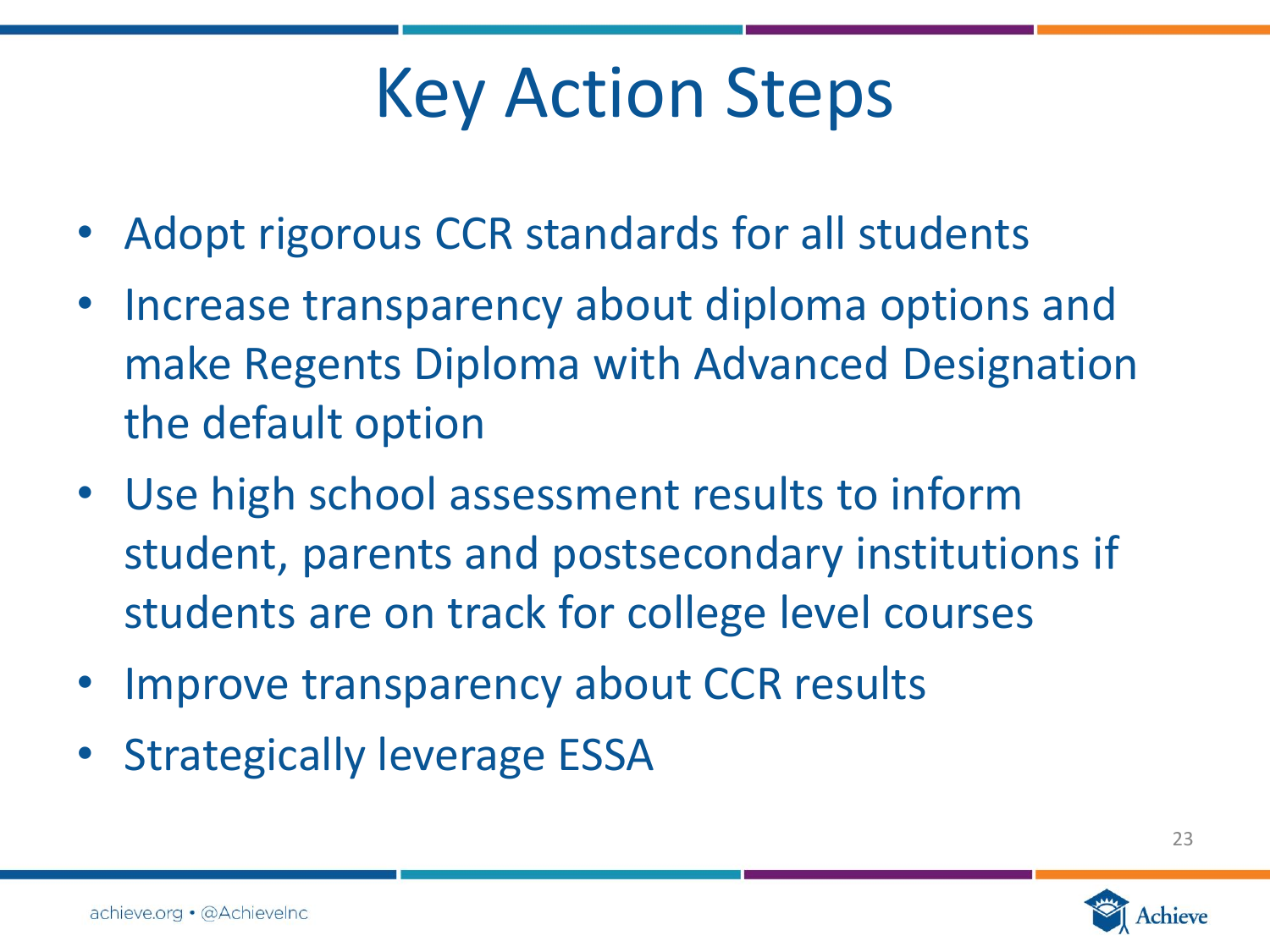The Board of Regents of The University of the State of New York held a public session on Tuesday, November 15, 2016 at 11:45 a.m. pursuant to a call to duty sent to each Regent.

## **MEETING OF THE FULL BOARD, Tuesday, November 15th at 11:45 a.m.**

#### **Board Members in Attendance:**

Betty A. Rosa, Chancellor T. Andrew Brown, Vice Chancellor James R. Tallon, Jr. Roger Tilles Lester W. Young, Jr. Christine D. Cea Wade Norwood Kathleen M. Cashin James E. Cottrell Josephine Victoria Finn Judith Chin Beverly L. Ouderkirk Catherine Collins Judith Johnson Nan Eileen Mead Elizabeth S. Hakanson Luis O. Reyes

Also present were Commissioner of Education, MaryEllen Elia, Executive Deputy Commissioner, Elizabeth Berlin, Acting Counsel and Deputy Commissioner for Legal Affairs, Alison B. Bianchi, and the Secretary, Board of Regents, Anthony Lofrumento.

Chancellor Betty A. Rosa called the meeting to order at 11:45 a.m. Regent Luis O. Reyes provided thoughts for a moment of reflection.

Chancellor Rosa provided the following statement at the start of the meeting:

I'd like to make a statement on behalf of the Board, the Department, and our State. We have been engaged for now for some time on the issue of looking at our students and the needs of our students. In that light, we have been engaged in many conversations. I know that both the Commissioner and members of this Board have talked about listening and being able to bring forth many competing at times concerns and issues.

Yesterday was particularly interesting in that we have acknowledged the uncertainty that we face as we move forth and we know that at the state we will continue to move forward with all our compassion, passion, and energy.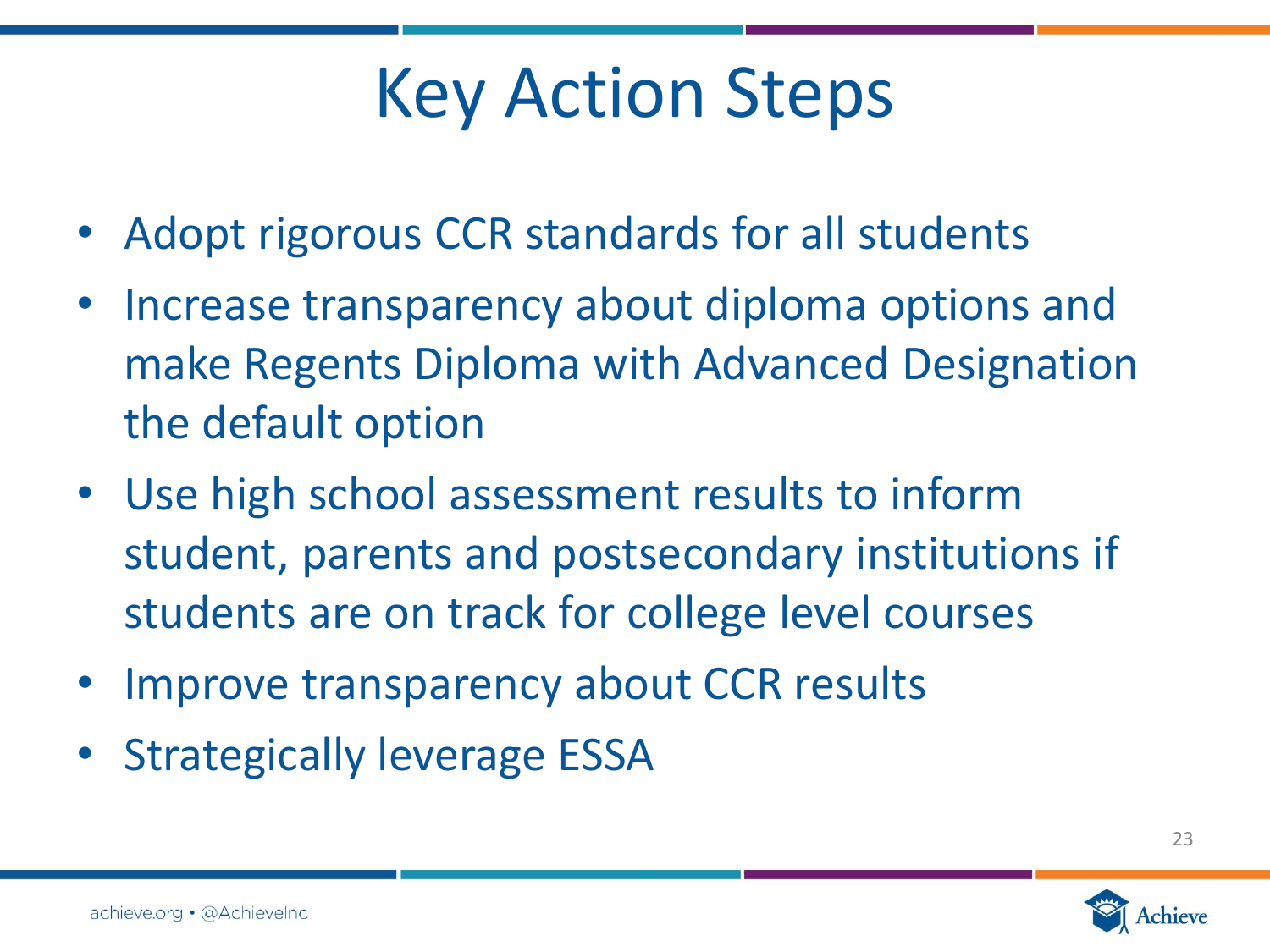As we look at this issue as we did yesterday in terms of our assessments, we have had several conversations, some of them off-line and some of them on-line, in terms of this year. It is November and most of you know, we had to really look at many considerations, including we had conversations, as I shared yesterday, with our technical advisory committee, our TAC Committee. Hearing the many voices, we decided that for this year we would definitely and I want to state it again so there's no misunderstanding, that for this year we would continue with three full six-day testing as we did last year.

Our commissioner and this Board are absolutely open to continuing that discussion into the following year and thereby continuing the input of our TAC, the input of our constituents, the input of our great State and the members both parents, teachers and others that have a vested interest in the welfare of our children.

So, with that I'd like to continue the conversation, as Linda Darling-Hammond and Michael Cohen yesterday engaged us in a very thought-provoking conversation. We hope that all of us collectively can come together and keeping in mind not the interest of sometimes our organizations or our personal interests or sometimes interests that do not necessarily connect to the welfare of our children but at the end of the day we often ask the question, "what does this have to do with Children?"

# **ACTION ITEMS**

#### **Charter Applications BR (A) 1**

**MOVED,** that the Board of Regents approve each application in accordance with the recommendations contained in the summary table (see Appendix I).

### **Summary of the October 2016 Meeting of the Board of Regents BR (A) 2**

**MOVED,** that the Summary of the October 2016 Meeting of the Board of Regents of The University of the State of New York be approved.

| <b>Motion by:</b> | Regent Kathleen M. Cashin   |
|-------------------|-----------------------------|
| Seconded by:      | Regent Christine D. Cea     |
| <b>Action:</b>    | Motion carried unanimously. |

#### **PROGRAM AREA CONSENT ITEMS**

#### **Higher Education**

**Saint Joseph's Seminary and College: Master Plan Amendment to Establish a Branch Campus and Offer a Master of Arts (M.A.) Degree Program in Theology BR (CA) 1**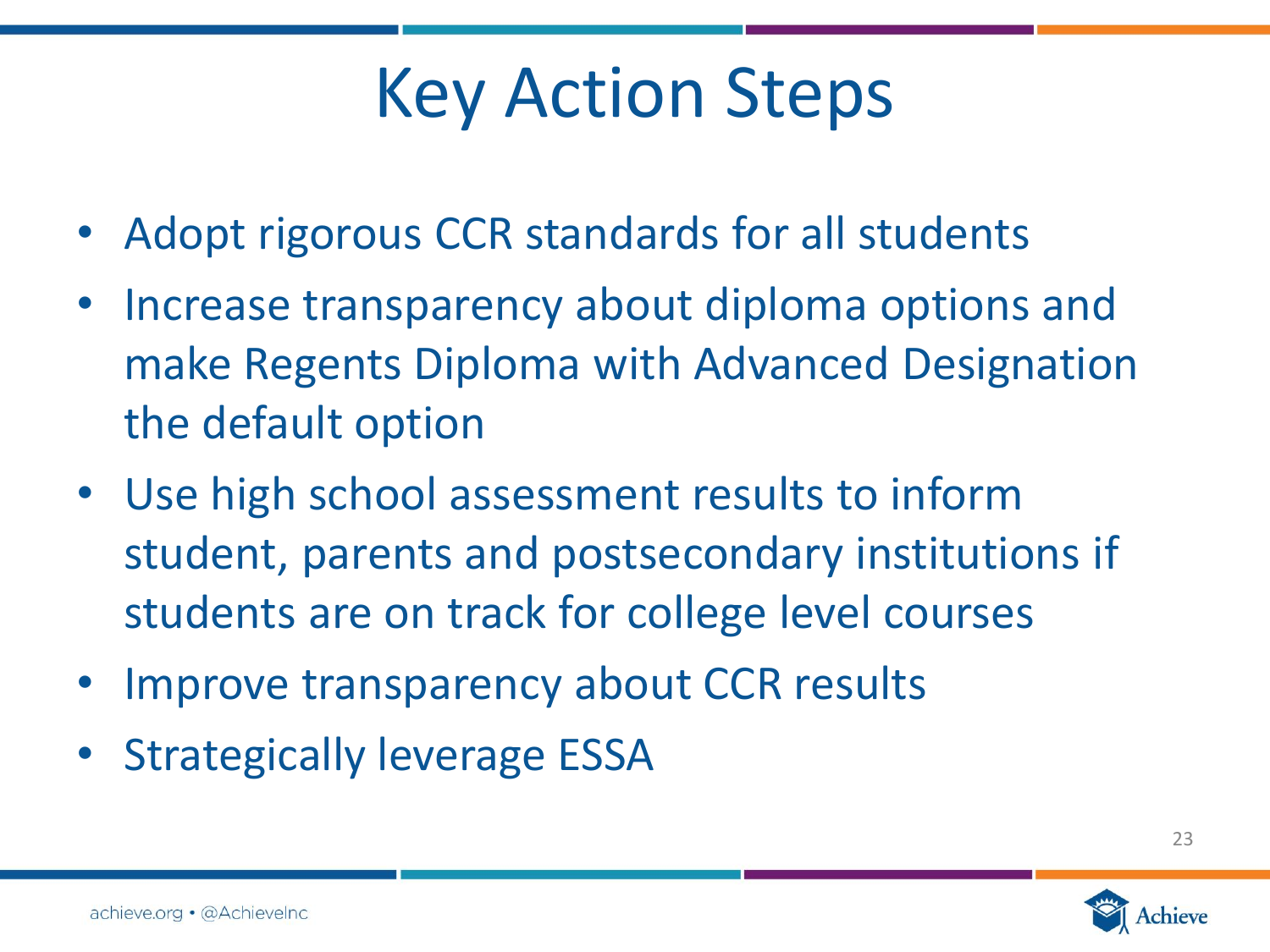**MOVED**, that That the Board of Regents approve a master plan amendment to authorize Saint Joseph's Seminary and College to establish a branch campus in Poughkeepsie, NY, and to offer its first program at that location, a Master of Arts (M.A.) in Theology. The amendment will be effective until November 15, 2017, unless the Department registers the program prior to that date, in which case master plan amendment shall be without term.

#### **The State University of New York Monroe Community College, Damon City campus – Master Plan Amendment for Associate in Applied Science (A.A.S.) degree program in Child Care Practitioner BR (CA) 2**

**MOVED**, that the Board of Regents approve an amendment to the State University of New York master plan authorizing Monroe Community College to offer its first program in the Education discipline, an Associate in Applied Science (A.A.S.) degree in Child Care Practitioner, at the Damon City campus. The amendment will be effective until November 15, 2017, unless the Department registers the program prior to that date, in which case master plan amendment shall be without term.

### **Permanent Authority to Confer Degrees: The Institute of Art-New York LLC ("doing business as" (dba) Sotheby's Institute of Art-New York) BR (CA) 3**

**MOVED**, that the Board of Regents grant the Institute of Art-New York, LLC, (dba Sotheby's Institute of Art-New York), permanent authority to confer degrees.

### **P-12 Education**

#### **Proposed Amendment of Section 100.6 of the Commissioner's Regulations Relating to the Establishment of Criteria for the Approval of Work-Readiness Assessments for Earning the New York State Career Development and Occupational Studies Commencement Credential BR (CA) 4**

**MOVED**, that paragraph (4) of subdivision (b) of section 100.6 of the Regulations of the Commissioner be amended as submitted, effective December 12, 2016, as an emergency action upon a finding by the Board of Regents that such action is necessary for the preservation of the general welfare in order to provide sufficient time for the Commissioner to approve work-readiness assessments for students to earn a NYS CDOS Commencement Credential on or after April 3, 2017 and to ensure that the emergency rule adopted at the September 2016 Regents meeting remains in effect until it can be adopted as a permanent rule.

#### **Petition of the City School District of the City of Olean for Consent to Exceed the Constitutional Debt Limit BR (CA) 7**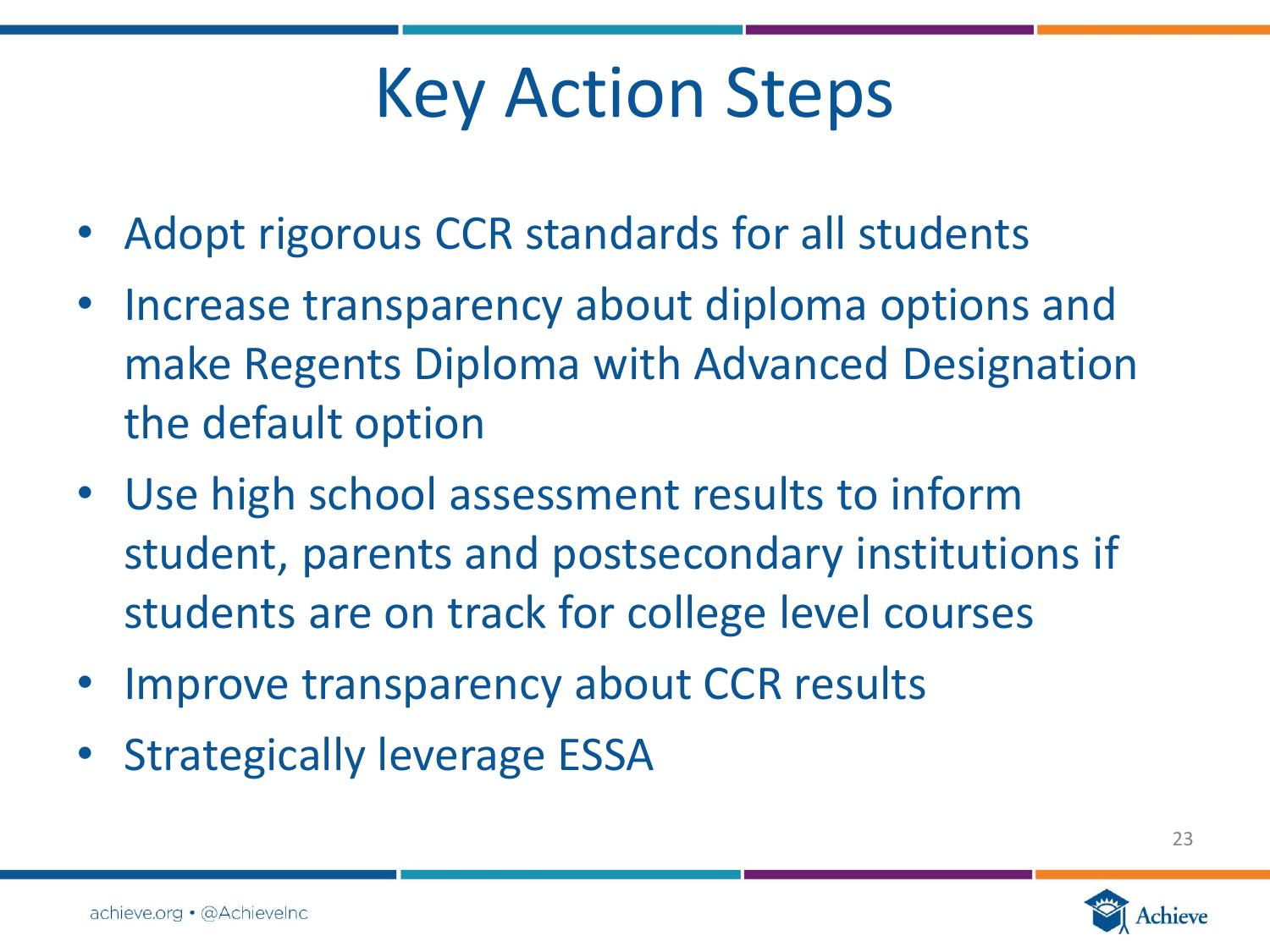**MOVED**, that the Board of Regents hereby gives consent to the issuance of bonds and/or bond anticipation notes by the Board of Education of the City School District of the City of Olean for a total in an amount not to exceed \$12,150,000, with \$900,000 to be expended from the existing building capital reserve fund and \$4,000,000, for a total request of \$15,250,000 to be used for certain capital improvements consisting of addition to and reconstruction of school buildings and facilities for and the issuance of such bonds and/or bond anticipation notes in excess of the constitutional debt limit of said school district.

#### **Petition of the City School District of the City of Gloversville for Consent to Exceed the Constitutional Debt Limit BR (CA) 8**

**MOVED**, that the Board of Regents hereby gives consent to the issuance of bonds and/or bond anticipation notes by the Board of Education of the City School District of the City of Gloversville in an amount not to exceed \$37,800,000 for the construction of additions to and reconstruction of various district buildings, construction and reconstruction of athletic fields and facilities, site work, and the acquisition of original furnishings, equipment, machinery or apparatus thereon and therein and required for the purpose for which such buildings and facilities are to be used and the issuance of such bonds and/or bond anticipation notes in excess of the constitutional debt limit of said school district.

### **Professional Practice**

#### **(Re)Appointments of Members to the State Boards for the Professions and (Re)Appointments of Extended Members to the State Boards for the Professions for Service on Licensure Disciplinary and/or Licensure Restoration and Moral Character Panels BR (CA) 5**

**MOVED**, that the Regents approve the proposed (re)appointments.

### **Report of the Committee on the Professions Regarding Licensing Petitions BR (CA) 6**

**MOVED**, that the Regents approve the recommendations of the Committee on the Professions regarding licensing petitions.

**MOVED**, that the Regents approve the consent agenda items.

| <b>Motion by:</b> | <b>Regent Judith Chin</b>   |
|-------------------|-----------------------------|
| Seconded by:      | Regent Christine D. Cea     |
| <b>Action:</b>    | Motion carried unanimously. |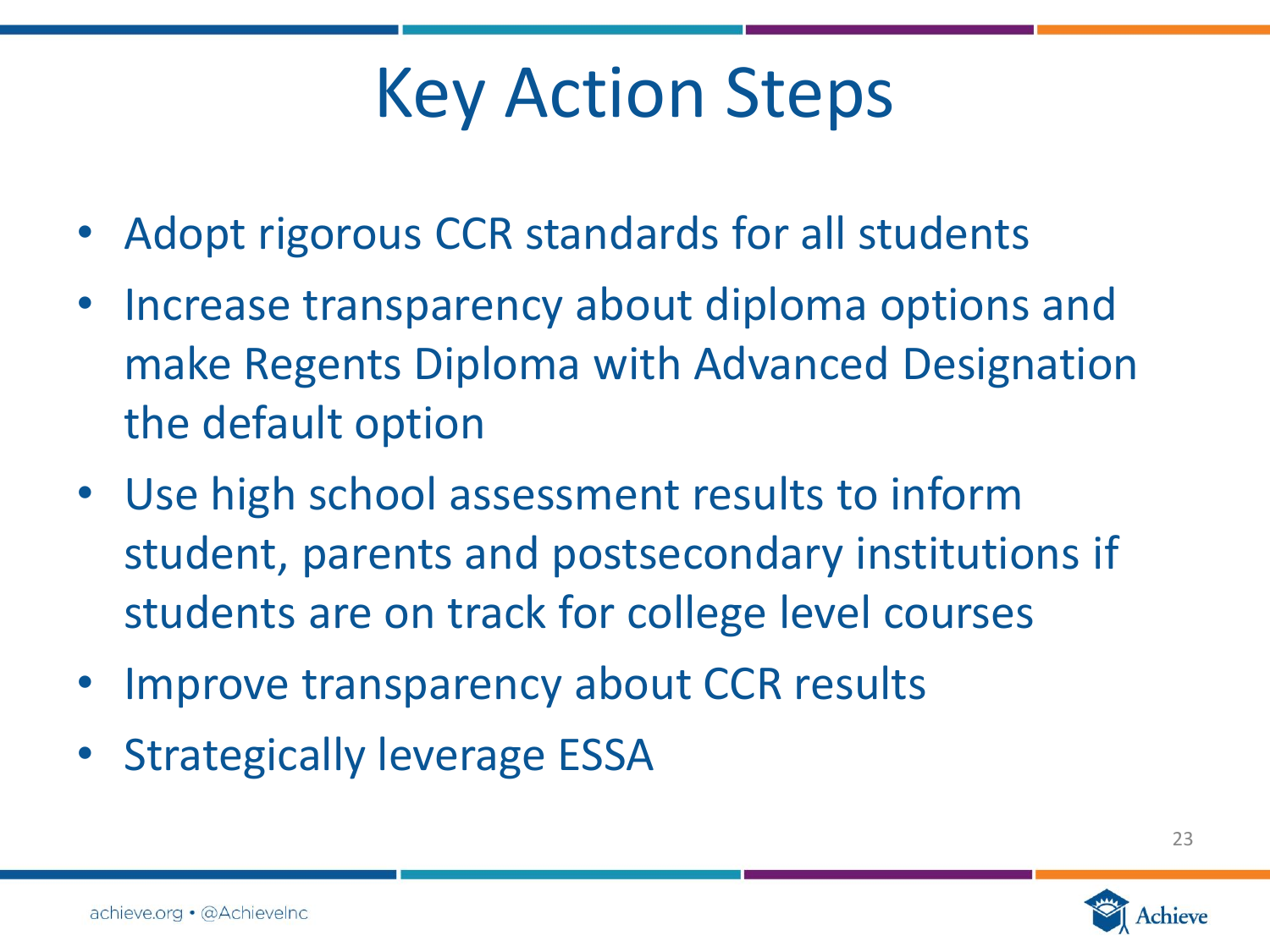### **STANDING COMMITTEE REPORTS**

### **ADULT CAREER AND CONTINUING EDUCATION SERVICES (ACCES)**

Your ACCES Committee held its scheduled meeting on November 14, 2016. All members were present.

### **MATTERS NOT REQUIRING BOARD ACTION**

**Regents 2017-2018 State Budget Priorities** – Your committee recommends that the Board of Regents approve budget priorities for Bridge to College and Careers Pilot Program and Independent Living Services. The Bridge Program is requesting \$10 million in new state funding to continue the program. Independent Living Services is requesting a \$5 million increase in state funding to support the expansion of independent living services and supports to maximize opportunities for individuals with disabilities to live and work in their community.

**2017 State Legislative Priorities** – Your committee recommends that the Board of Regents approve the legislative proposal for the 2017 session on the Reader's Aid Program. The proposed legislation would increase the annual aid cap per student, expand eligibility to include non-degree granting proprietary schools in New York State, provide eligibility for students with learning disabilities and print disabilities, and authorize the use of up to half of the funds for the purchase of assistive technology.

### **AUDITS/BUDGET AND FINANCE**

Your Committee on Audits/Budget and Finance had its scheduled meeting on November 14, 2016. Regent Josephine Finn, Chair of the Audits/Budget and Finance Committee, submitted the following written report. In attendance were committee members: Regent Finn, Char, Regent Tilles, Regent Young, Regent Collins, Regent Mead and Regent Hakanson.

Regents, in addition to Audits/Budget Committee Members, in attendance were: Chancellor Rosa, Vice Chancellor Brown, Regents Cashin, Cea, Cottrell, and Ouderkirk, as well as Commissioner Elia and Executive Deputy Commissioner Berlin.

### **ITEMS FOR DISCUSSION**

Chair's Remarks: Regent Finn welcomed everyone and congratulated Donald Juron on his 34  $\frac{1}{2}$  years of dedicated service. She introduced Don Juron, Chief Financial Officer, to present the October 2016 Fiscal Report and Sharon Cates-Williams, Deputy Commissioner, to present the Board of Regents Oversight of Financial Accountability Report and Overview of the SED Office of Audit Services.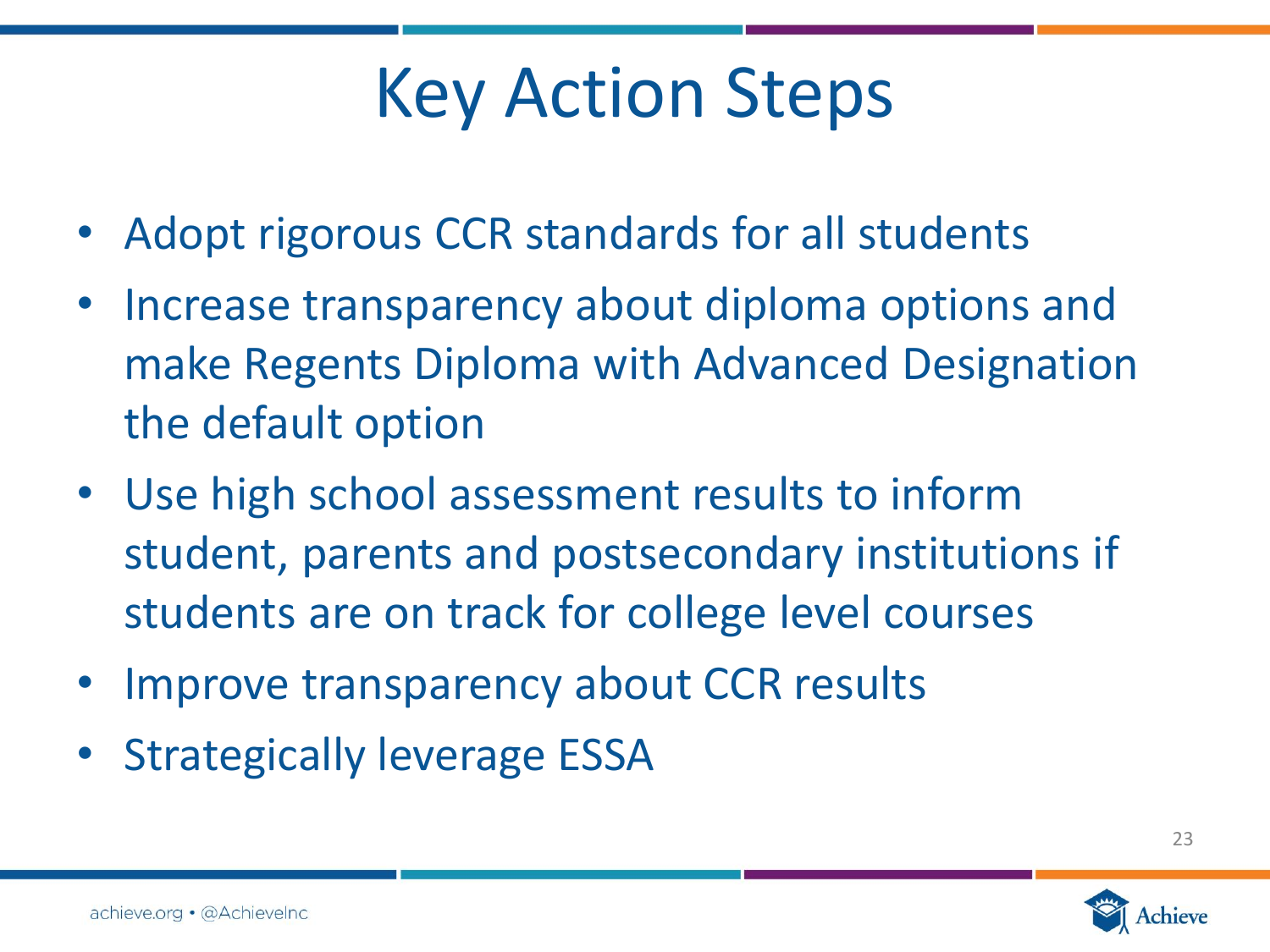### **2016 Fiscal Report**

Our Chief Financial Officer provided the Members with the October fiscal report that reflects actual expenditures through October 31, 2016 and projected expenditures through the lapse period ending June 30, 2017. Extensive spending controls continue for all funds. General Fund spending plans reflect the amounts appropriated in the 2016-17 enacted budget. General Fund accounts are in structural balance. Special Revenue accounts are all in structural balance on a current year basis and the accumulated negative balance in the Cultural Education Account is projected to remain at a negative \$3.6 million. Federal Funds reflect current year plans for two year grant awards.

# **Completed Audits**

The Department's Internal Audit Workgroup reviewed fifty-four audits that are being presented to the Committee this month. All fifty-four were issued by the Office of the State Comptroller (OSC). Thirty-nine audits were of school districts, seven BOCES, two of the State Education Department, one of the State Education Department and the Department of Health, one college, two charter schools, and two providers of special education services.

The findings were in the areas of budget and financial reporting, capital construction, cash, claims processing, employee and contractor finger printing, information technology, non-resident student tuition, payroll/leave accruals, procurement, Reimbursable Cost Manual compliance, reserve funds, school fire and safety, school lunch program, segregation of duties, student immunizations, and Tuition Assistance Program (TAP).

Deputy Commissioner, Sharon Cates-Williams, gave a brief overview of the State Education Department – Oversight of School Fire Safety Compliance

- Auditors visited 25 schools and found many did not complete the required number of fire drills; they also found that emergency evacuation plans at six schools did not include procedures to address evacuation of students who have disabilities or special needs.
- Almost 50 percent of the total number of private schools did not submit required inspection reports for the 2015-16 school year.
- The Department's electronic reporting system has not been verified for accuracy and lacks reporting capabilities to monitor school compliance.

The report's recommendations focused primarily on SED officials developing a riskbased approach for verifying, by site visit or other means, whether information provided in fire inspection report is accurate and schools are complying with fire safety requirements.

SED officials agreed with the report's recommendations and have indicated that they planned corrective action.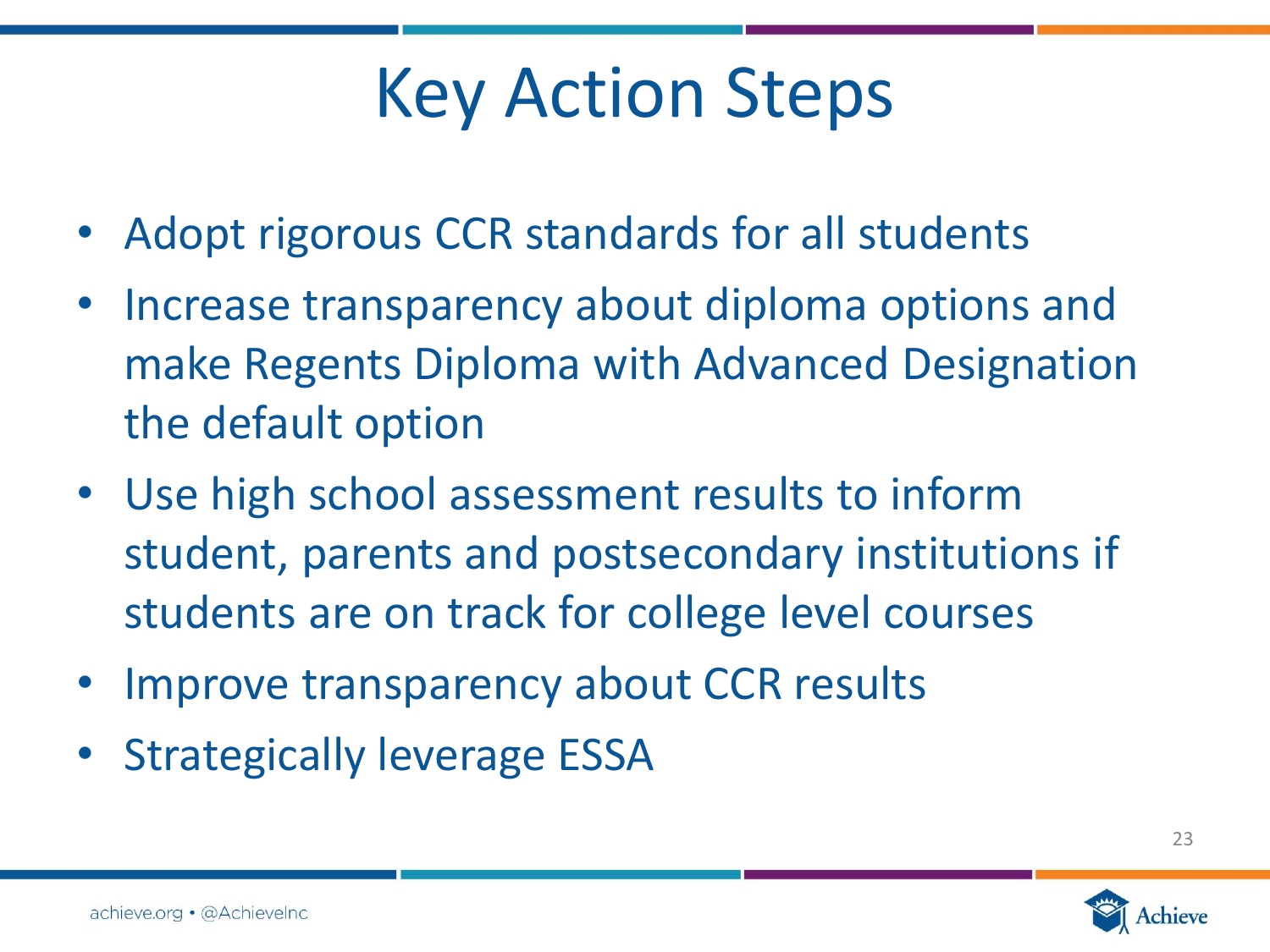In addition, Deputy Commissioner, Sharon Cates-Williams, presented the SED Office of Audit Services Overview. The presentation covered the Office's responsibilities and other areas such as, the differences between auditing and monitoring, the types of internal and external audits done by the Office, and the purpose of audit summaries.

## **CULTURAL EDUCATION**

Your Committee on Cultural Education Committee had its scheduled meeting on November 14, 2016. The meeting was delayed and began at 1:10pm. Regent Roger Tilles, Chair of the Cultural Education Committee, submitted the following written report. In attendance were committee members: Regent Tilles, Chair, Regent Chin, Regent Cea, Regent Ouderkirk, Regent Cottrell and Regent Johnson

Regents In addition to CE Committee Members, in attendance were: Vice Chancellor Brown, Regents Norwood, Cashin, Collins, Mead, Hakanson, and Reyes as well as Commissioner Elia and Executive Deputy Commissioner Berlin.

### **ITEMS FOR DISCUSSION**

Chair's Remarks: Regent Tilles welcomed everyone and informed the committee that this would be an abbreviated meeting. The presentations on the Statewide Summer Reading Program and the Museum Accreditation would be postponed until a future meeting. Regent Tilles introduced State Librarian Bernard Margolis who led the discussion.

### **Appointments to the Advisory Council on Libraries** - CE (A) 2

Mr. Margolis requested that the Board review and consider appointments to the Advisory Council on Libraries as provided in 8 NYCRR 3.12(a)(3). The motion was to appoint Nate Hill and Charles Shatzkin the Advisory Council on Libraries for five-year terms beginning November 1, 2016 and ending September 30, 2021.

Motion made by Regent Johnson Seconded by Regent Cea Unanimously approved.

Executive Deputy Beth Berlin introduced two items for action. Committee members received documents with overviews of the 2017 State budget and legislative priorities. The legislative priority was the support of the Museum Education Act. Regent Tilles requested that a small typographical error be modified in the document that was distributed regarding the Museum Education Act. Both items were considered as one.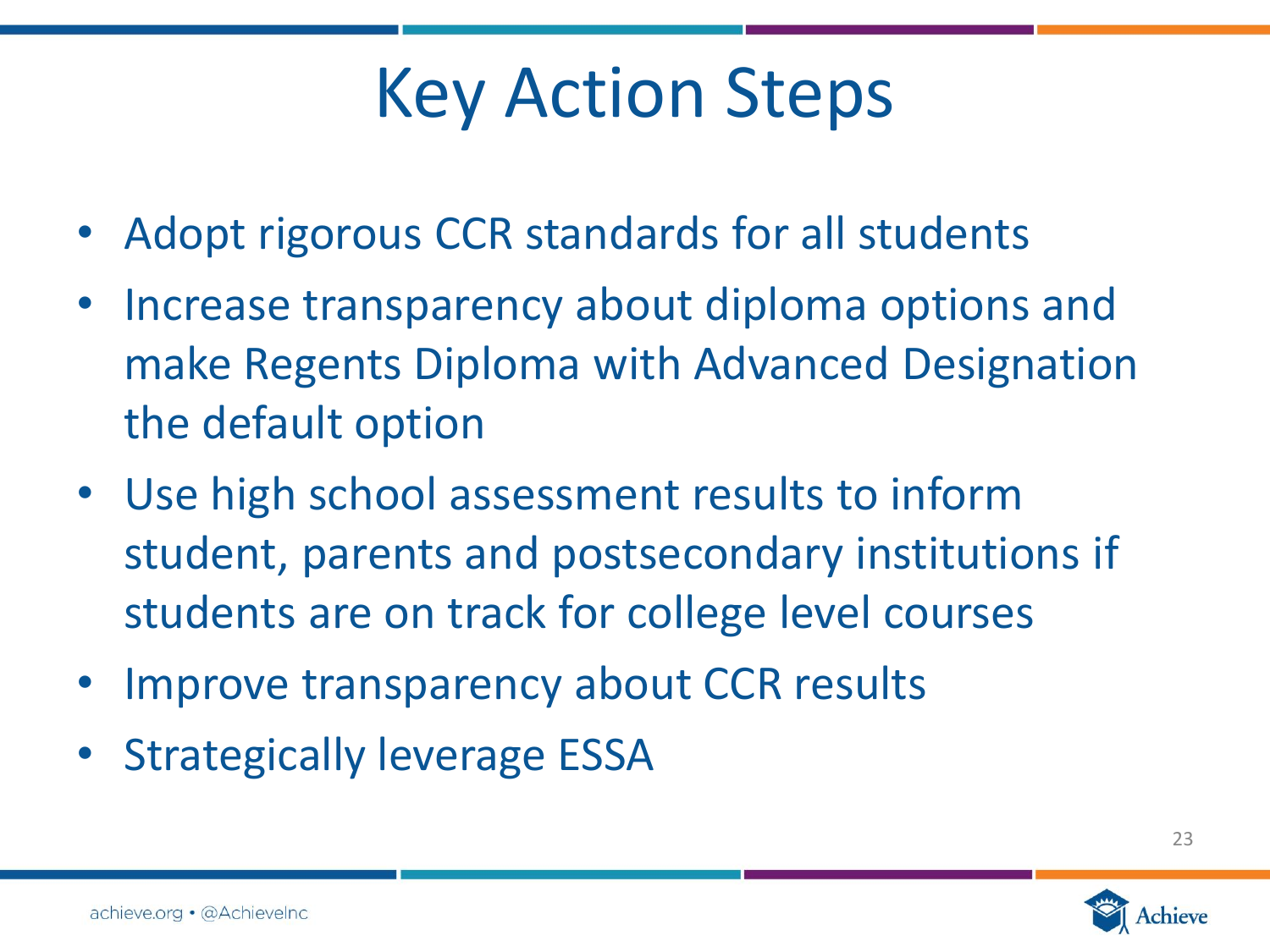## **Regents 2017-2018 State Budget Priorities** - CE (D) 4

## **2017 State Legislative Priorities** - CE (D) 3

A motion to endorse the proposed legislative and budget priorities was made by Regent Ouderkirk. Seconded by Regent Cea Unanimously approved.

In final business, Executive Deputy Commissioner Berlin reported that the Statewide Summer Reading Program had achieved its goal of including at least 2 million school age children as participants. State Librarian Margolis reported that 2,101,952 school age children participated in the program in the summer of 2016. Commissioner Elia reminded the committee of the benefit of reading in student performance and achievement and congratulated the State Library and libraries across the state for this achievement and encouraged efforts to achieve greater participation in the program.

#### **HIGHER EDUCATION**

Your Higher Education Committee held its scheduled meeting on November 15, 2016. All members were present.

### **MATTERS NOT REQUIRING BOARD ACTION**

#### **New Federal Regulations Concerning Teacher Preparation Programs**

Department staff presented information on the final federal regulations on teacher preparation which were released on October 12, 2016, and the new responsibilities given to the Department concerning collecting and reporting data and measuring quality of all state teacher preparation programs. HE (D) 2

#### **New York State Professional Standards and Practices Board for Teaching Annual Report**

Your Committee discussed a report on the activities of the New York State Professional Standards and Practices Board for Teaching. The co-chairs, Debra Calvino and Kate DaBoll-Lavoie provided a summary of the PSPB's activities in 2015-2016. HE (D) 3

**Amendment of Section 80-1.6 of the Regulations of the Commissioner of Education to Automatically Extend the Time Validity of Certain Expired Provisional, Initial or Transitional Certificates for Three Years if a Candidate Meets Certain Criteria and is Unable to Complete the Requirements for the Initial, Permanent or Professional Certificate in a Timely Manner**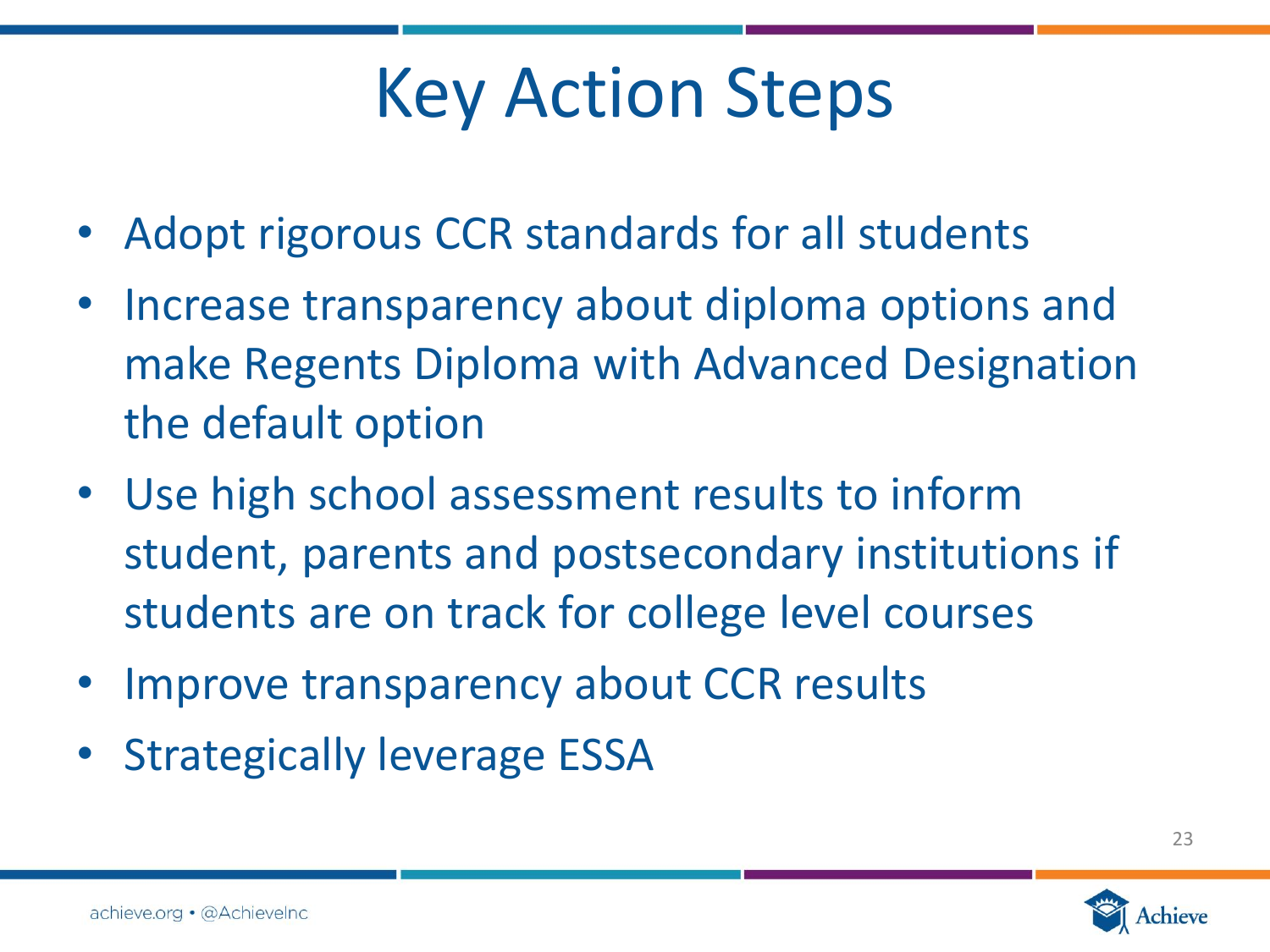Your Committee discussed amending Section 80-1.6 of the Commissioner's Regulations to automatically extend the time validity of certain expired provisional, initial or transitional certificates for three years if a candidate meets certain criteria and is unable to complete the requirements for the initial, permanent or professional certificate in a timely manner. It is anticipated that the proposed amendment will come before the Board of Regents for permanent adoption at its February 2017 meeting. If adopted at the February 2017 meeting, the proposed amendment will become effective on March 1, 2017. HE (D) 1

## **State Legislative and Budget Priorities**

Your Committee discussed the initiatives to be advanced during the 2017 legislative session and the proposals to be advanced during the 2017-18 budget cycle. HE (D) 4 & 5

## **CONSENT AGENDA**

The Board of Regents took action on the following consent agenda items at their November 15, 2016 meeting.

Saint Joseph's Seminary and College: Master plan amendment to establish a branch campus and offer a Master of Arts (M.A.) degree program in Theology. BR (CA) 1

The State University of New York Monroe Community College, Damon City campus – Master Plan Amendment for Associate in Applied Science (A.A.S.) degree program in Child Care Practitioner. BR (CA) 2

Permanent Authority to Confer Degrees: The Institute of Art-New York LLC ("doing business as" (dba) Sotheby's Institute of Art-New York) BR (CA) 3

### **P-12 EDUCATION**

Your P-12 Education Committee held its scheduled meeting on November 14, 2016. All members were present, except for Regent Tallon who was excused.

### **ACTION ITEMS**

**Initial Applications and Charters Authorized by the Board of Regents** [P-12 (A) 1] Your Committee recommends that the Regents find that: (1) the proposed charter schools meet the requirements set out in Article 56 of the Education Law, and all other applicable laws, rules and regulations; (2) the applicant can demonstrate the ability to operate the school in an educationally and fiscally sound manner; (3) granting the application is likely to improve student learning and achievement and materially further the purposes set out in subdivision two of section twenty-eight hundred fifty of Article 56 of the Education Law; and (4) granting the application will have a significant educational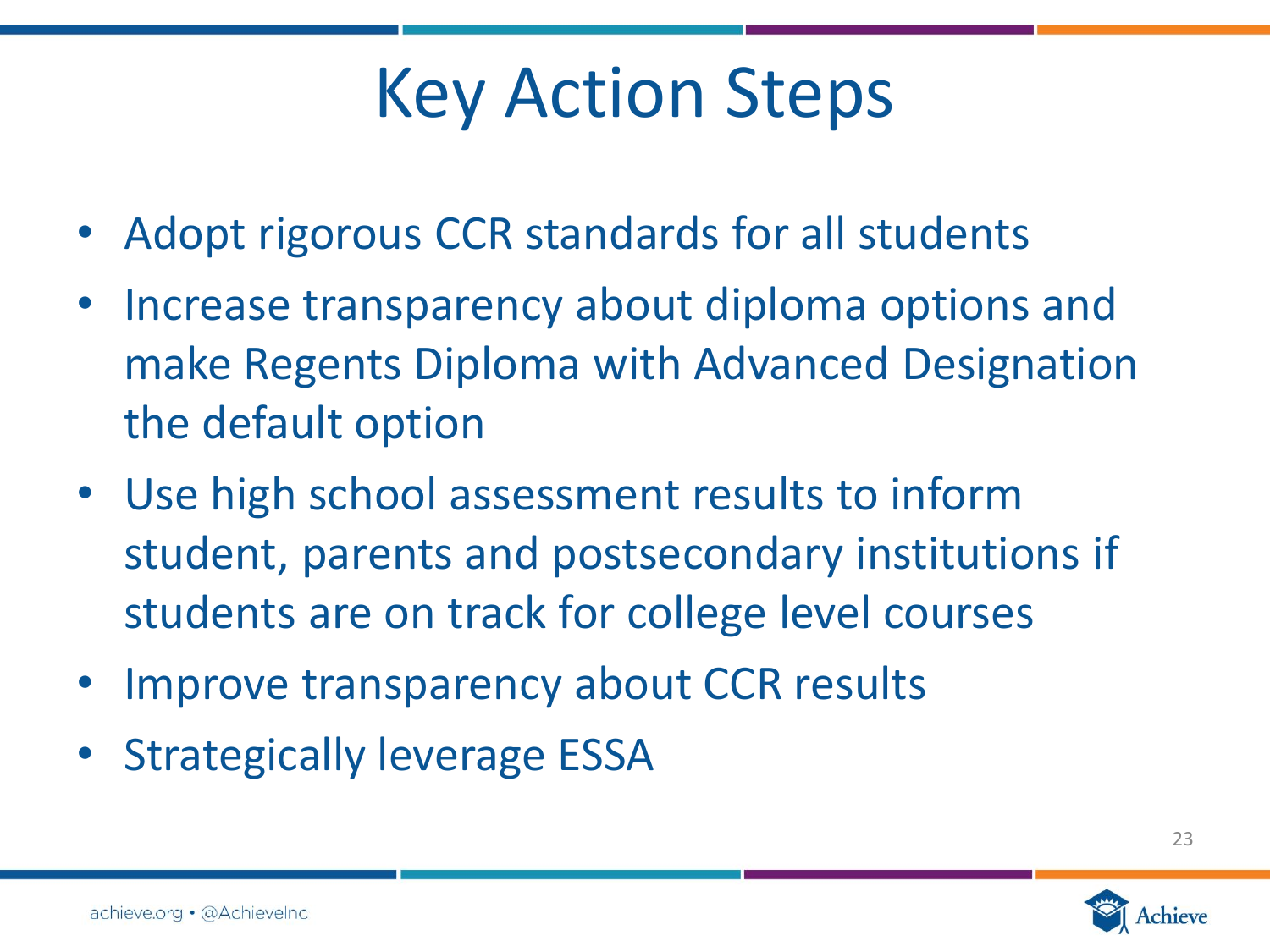benefit to the students expected to attend the charter school, and the Board of Regents therefore approves and issues a charter and provisional charter to the Hebrew Language Academy Charter School 2, for a term of five years in accordance with §2851(2)(p) of the Education Law.

Your Committee recommends that the Regents find that: (1) the proposed charter schools meets the requirements set out in Article 56 of the Education Law, and all other applicable laws, rules and regulations; (2) the applicant can demonstrate the ability to operate the school in an educationally and fiscally sound manner; (3) granting the application is likely to improve student learning and achievement and materially further the purposes set out in subdivision two of section twenty-eight hundred fifty of Article 56 of the Education Law; and (4) granting the application will have a significant educational benefit to the students expected to attend the charter school, and the Board of Regents therefore approves and issues a charter and provisional charter to the South Bronx Classical Charter School IV, for a term of five years in accordance with §2851(2)(p) of the Education Law.

Your Committee recommends that the Regents find that: (1) the proposed charter schools meets the requirements set out in Article 56 of the Education Law, and all other applicable laws, rules and regulations; (2) the applicant can demonstrate the ability to operate the school in an educationally and fiscally sound manner; (3) granting the application is likely to improve student learning and achievement and materially further the purposes set out in subdivision two of section twenty-eight hundred fifty of Article 56 of the Education Law; and (4) granting the application will have a significant educational benefit to the students expected to attend the charter school, and the Board of Regents therefore approves and issues a charter and provisional charter to the Syracuse Academy of Science and Citizenship Charter School for a term of five years in accordance with §2851(2)(p) of the Education Law.

The motion to approve all three schools was passed. Regents Collins and Mead abstained.

# **MOTION FOR ACTION BY FULL BOARD**

Madam Chancellor and Colleagues: Your P-12 Education Committee recommends, and we move, that the Board of Regents act affirmatively upon each recommendation in the written report of the Committee's deliberations at its meeting on November 15, 2016, copies of which have been distributed to each Regent.

### **MATTERS NOT REQUIRING BOARD ACTION**

**Update on the Regents Exam Workgroup** [P-12 (D) 1] – the Committee was provided with an update on the Regents Exam Workgroup. The Workgroup has met multiple times since its creation, engaged in thoughtful discussions covering many different aspects of the Regents Exams, and drafted a set of recommendations that will be shared with the Board of Regents. The recommendations fall into five categories: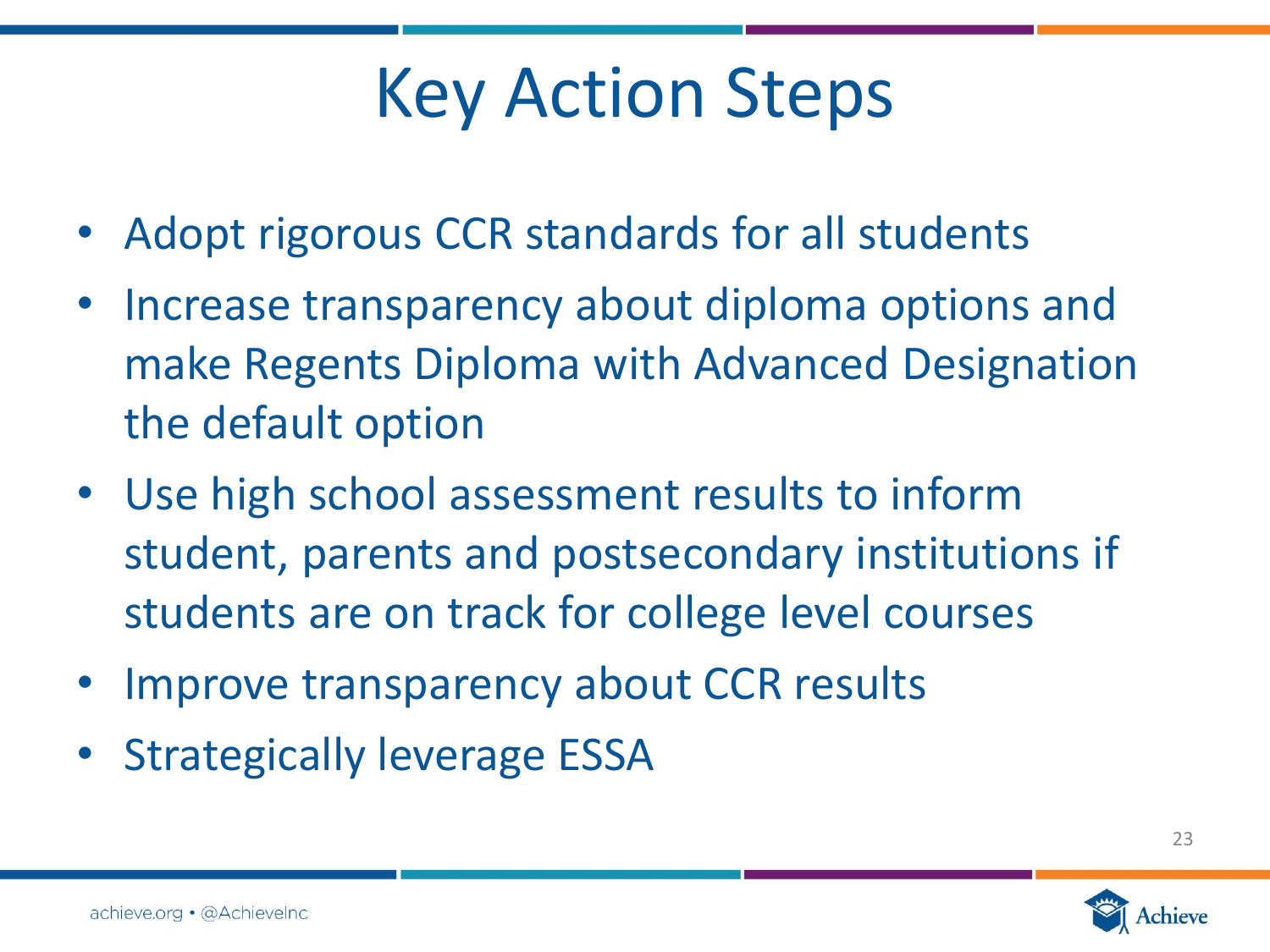graduation requirements, college readiness, reporting of Regents Exam scores, appeals for Regents Exam results, and multiple curriculum pathways in mathematics. Jack Bierwirth, the Chair for the Workgroup, presented the recommendations and added that experts from Special Education, English language learners, and multi-language learners should be brought together to provide input into the draft package before final determinations are made.

**Update on the Standards and Assessment Workgroup** – the Committee was updated on the work of the Standards and Assessment Workgroup.

Based on consistent recommendations from educators throughout the state substantive changes were made to the Grades 3-8 ELA and Math tests for this last year:

- The lengths of the tests were reduced such that they contained fewer test questions.
- The tests were made untimed to provide students further opportunity to demonstrate what they know and can do by allowing them to work at their own pace.
- The department released more test questions (75%) than ever before and earlier than ever before.
- And the parent score reports are more user-friendly and useful to parents

By maintaining the current testing system it allows the Department to measure student development over time.

**2017-2018 State Budget and Legislative Initiatives** [P-12 (D) 2 and 3] – the Committee discussed State budget proposals to be advanced during the 2017-2018 budget cycle and draft legislative initiatives to be advanced during the 2017 legislative session. Committee members commented positively on the addition of prior history for each item. They also requested that an increase to the District Superintendent salary cap be put back on the list and that we enhance our communication strategy when presenting our priorities to the Executive to provide a clear vision as to why they should support the Department in serving its mission to support schools.

# **Consent Agenda**

The Board of Regents will take action on the following consent agenda items at their November 15, 2016 meeting.

- Regulations relating to the Establishment of Criteria for the Approval of Work Readiness Assessments for Earning the NYS Career Development and Occupational Studies (CDOS) Commencement Credential.
- Petition of the City School District of the City of Olean for Consent to Exceed the Constitutional Debt Limit.
- Petition of the City School District of the City of Gloversville for Consent to Exceed the Constitutional Debt Limit.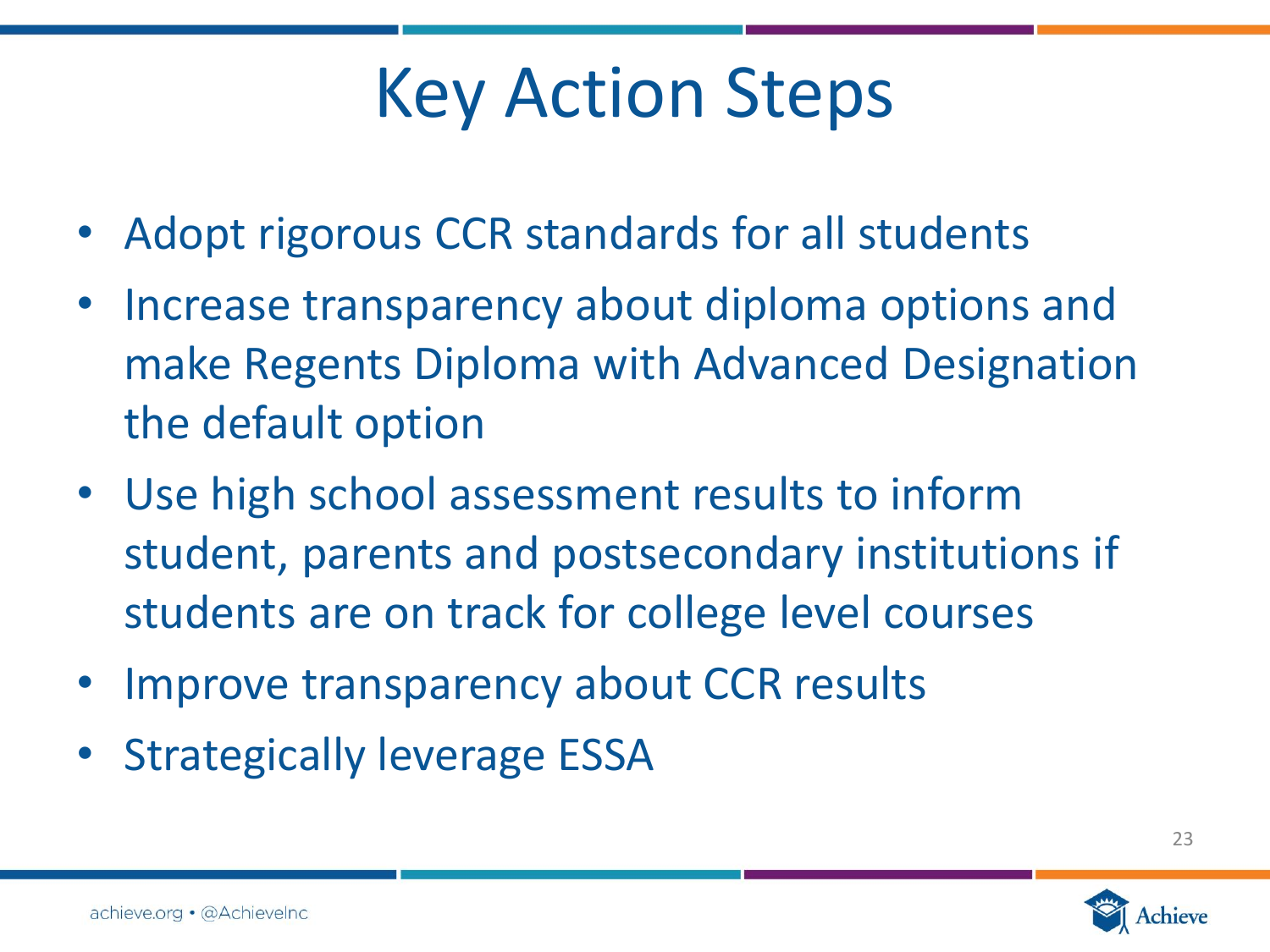# **P-12 EDUCATION/HIGHER EDUCATION JOINT MEETING**

Your P-12 Education Committee and Higher Education Committee held a joint meeting on November 14, 2016. All members were present, except for Regent Tallon who was excused.

# **MATTERS NOT REQUIRING BOARD ACTION**

**School Counseling, Certification Requirements for School Counselors and Program Registration Requirements for School Counseling Preparation Programs** [P-12/HE (D) 1] – the Committee discussed proposed amendments to regulations relating to school counseling, certification requirements for school counselors and program registration requirements for school counseling preparation programs. Discussion focused on the newly revised amendments as a result of feedback received through public comment and the series of meetings and discussions held since September 2015. The Committee requested that staff come back at a future meeting to discuss how the regulations would be implemented in elementary schools given that there is no funding attached. Following the 30-day public comment, it is anticipated that the proposed rule will be presented for permanent adoption at the February 2017 Regents meeting. If adopted at the February meeting, the proposed amendment will become effective on July 1, 2017.

# **PROFESSIONAL PRACTICE**

Your Professional Practice Committee held its scheduled meeting on November 14, 2016. All Committee members were present. Chancellor Betty S. Rosa, Vice-Chancellor T. Andrew Brown, Regent Kathleen M. Cashin and Regent Roger Tilles were also present, but did not vote on any case or action.

# **ACTION ITEMS**

# **Professional Discipline Cases**

Your Committee recommends that the reports of the Regents Review Committees, including rulings, findings of fact, determinations as to guilt, and recommendations, by unanimous or majority vote, contained in those reports which have been distributed to you, be accepted in 4 cases. In addition, your Committee recommends, upon the recommendation of the Committee on the Professions, that 40 consent order applications and 18 surrender applications be granted. [PPC EXS (A) 1-3]

These recommendations are made following the review of 62 cases involving sixteen registered professional nurses, fourteen licensed practical nurses, five licensed practical nurses who are also registered professional nurses, three pharmacies, three professional engineers, two dentists, two pharmacists, two veterinarians, one certified public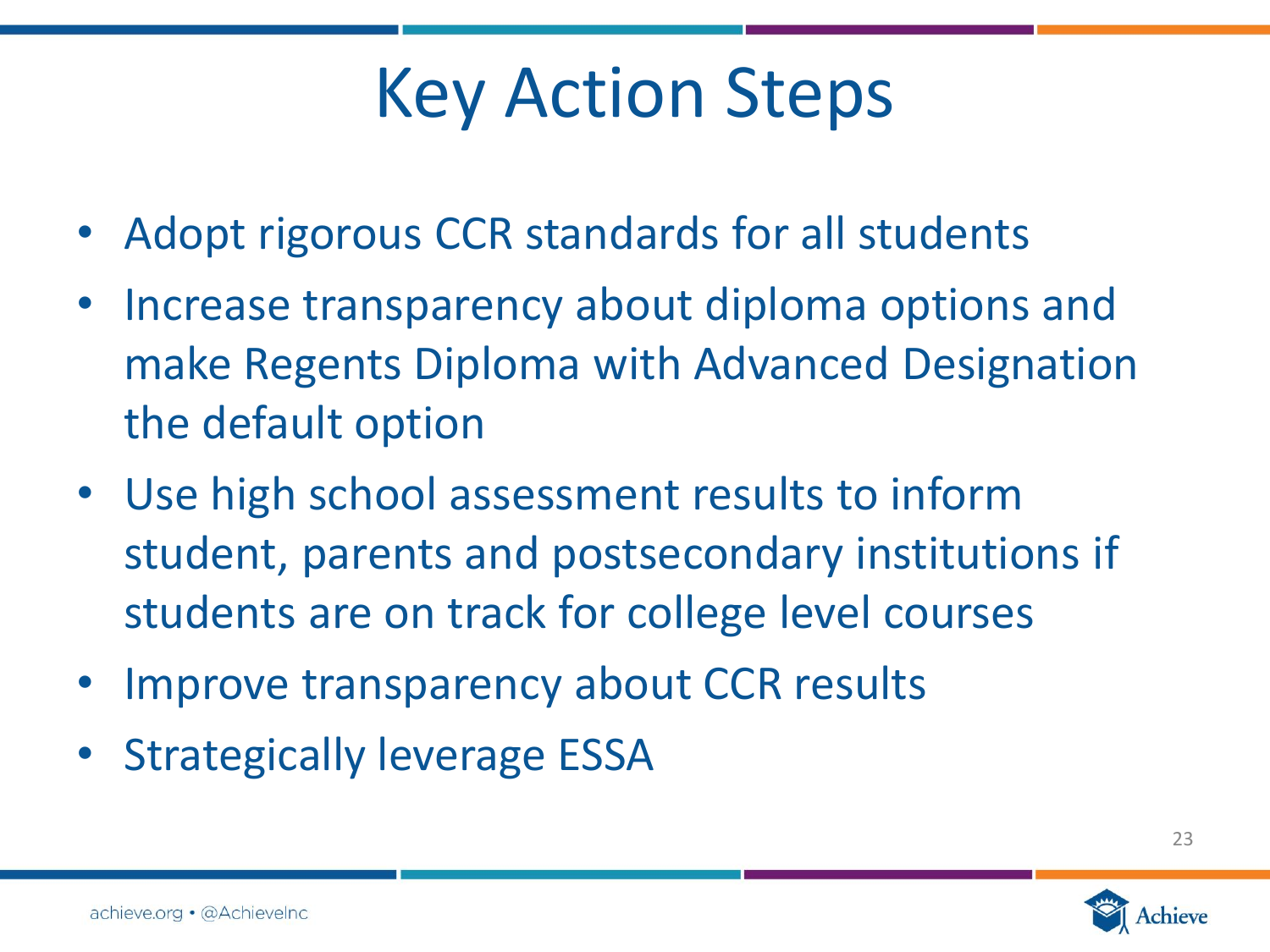accountant, one chiropractor, one licensed master social worker, one occupational therapy assistant who is also an occupational therapist, one physical therapist, one psychologist, one registered professional nurse who is also a nurse practitioner (Adult Health), and one veterinary technician.

### **Restorations**

Your Committee recommends the following:

That the application of Prasad Chalasani for the restoration of his license to practice as a physician in New York State be denied. [PPC EXS (A) 4]

That the surrender of William Degraw's license to practice as a LPN in the state of New York be stayed, and that he be placed on probation for a period of two years, under specified terms and conditions. Upon successful completion of the probation, his license would be fully restored. [PPC EXS (A) 5]

That the application of Farid U. Syed for the restoration of his license to practice as a pharmacist in New York State be denied. [PPC EXS (A) 6]

### **MOTION FOR ACTION BY FULL BOARD**

Madam Chancellor and Colleagues: Your Professional Practice Committee recommends, and we move, that the Board of Regents act affirmatively upon each recommendation in the written report of the Committee's deliberations at its meeting on November 14, 2016, copies of which have been distributed to each Regent.

### **MATTERS NOT REQUIRING BOARD ACTION**

Your Committee discussed several topics of interest, including:

Deputy Commissioner's Report/Update [Oral Report] -

- Full Board Consent Agenda Items
- Board (Re) Appointments
- Licensing Petitions

**MOVED**, that the Committees Reports be approved.

| <b>Motion by:</b> | <b>Regent Roger Tilles</b>  |
|-------------------|-----------------------------|
| Seconded by:      | Regent Kathleen M. Cashin   |
| <b>Action:</b>    | Motion carried unanimously. |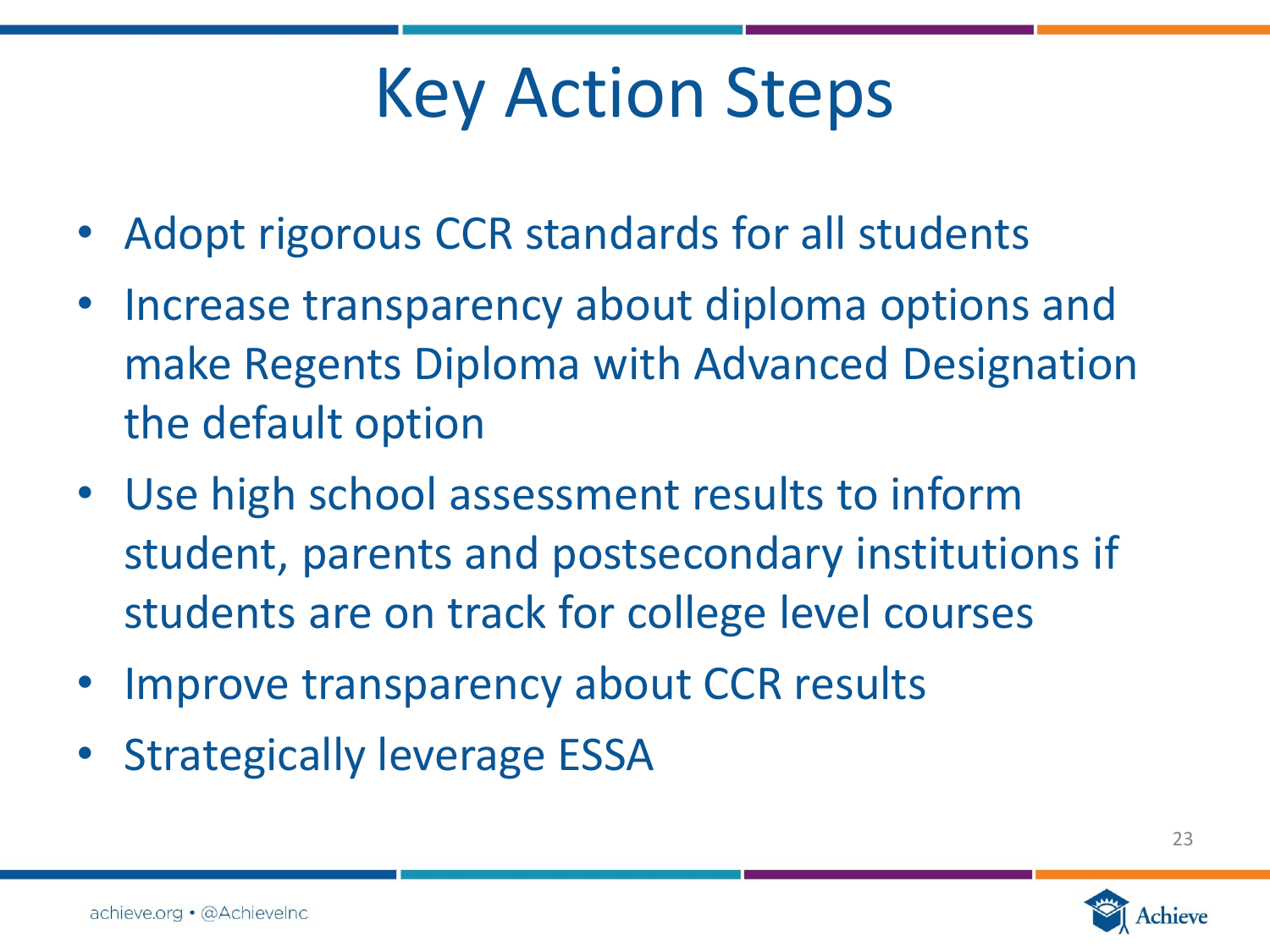### **2017 State Legislative Priorities BR (A) 10**

**MOVED,** that the Regents affirm support for last year's proposals as well as approve the following one page proposals for the 2017 session:

ACCES - Reader's Aid Cultural Education - Museum Education Act Professional Practice - Enhanced Discipline Authority of the Licensed **Professions** 

| <b>Motion by:</b> | <b>Regent Roger Tilles</b>  |
|-------------------|-----------------------------|
| Seconded by:      | Regent Christine D. Cea     |
| <b>Action:</b>    | Motion carried unanimously. |

## **Regents 2017-2018 State Budget Priorities BR (A) 11**

**MOVED,** that the Regents approve budget priorities as follows:

| <b>Electronic Licensing System</b>        | \$4.3 million* |
|-------------------------------------------|----------------|
| <b>Public Library Construction</b>        | \$6 million    |
| Statewide e-Book platform                 | $$2.5$ million |
| Bridge to College & Careers Pilot Program | \$10.0 million |
| <b>Independent Living Services</b>        | \$5.0 million  |

\*Spending authority for existing revenue

| <b>Motion by:</b> | Regent Wade S. Norwood      |
|-------------------|-----------------------------|
| Seconded by:      | <b>Regent Judith Chin</b>   |
| <b>Action:</b>    | Motion carried unanimously. |

### **State Education Department October 2016 Fiscal Report BR (A) 3**

**MOVED,** that the Board accepts the October 2016 State Education Department Fiscal Report as presented.

| <b>Motion by:</b> | Regent Josephine Victoria Finn |
|-------------------|--------------------------------|
| Seconded by:      | Regent James R. Tallon, Jr.    |
| <b>Action:</b>    | Motion carried unanimously.    |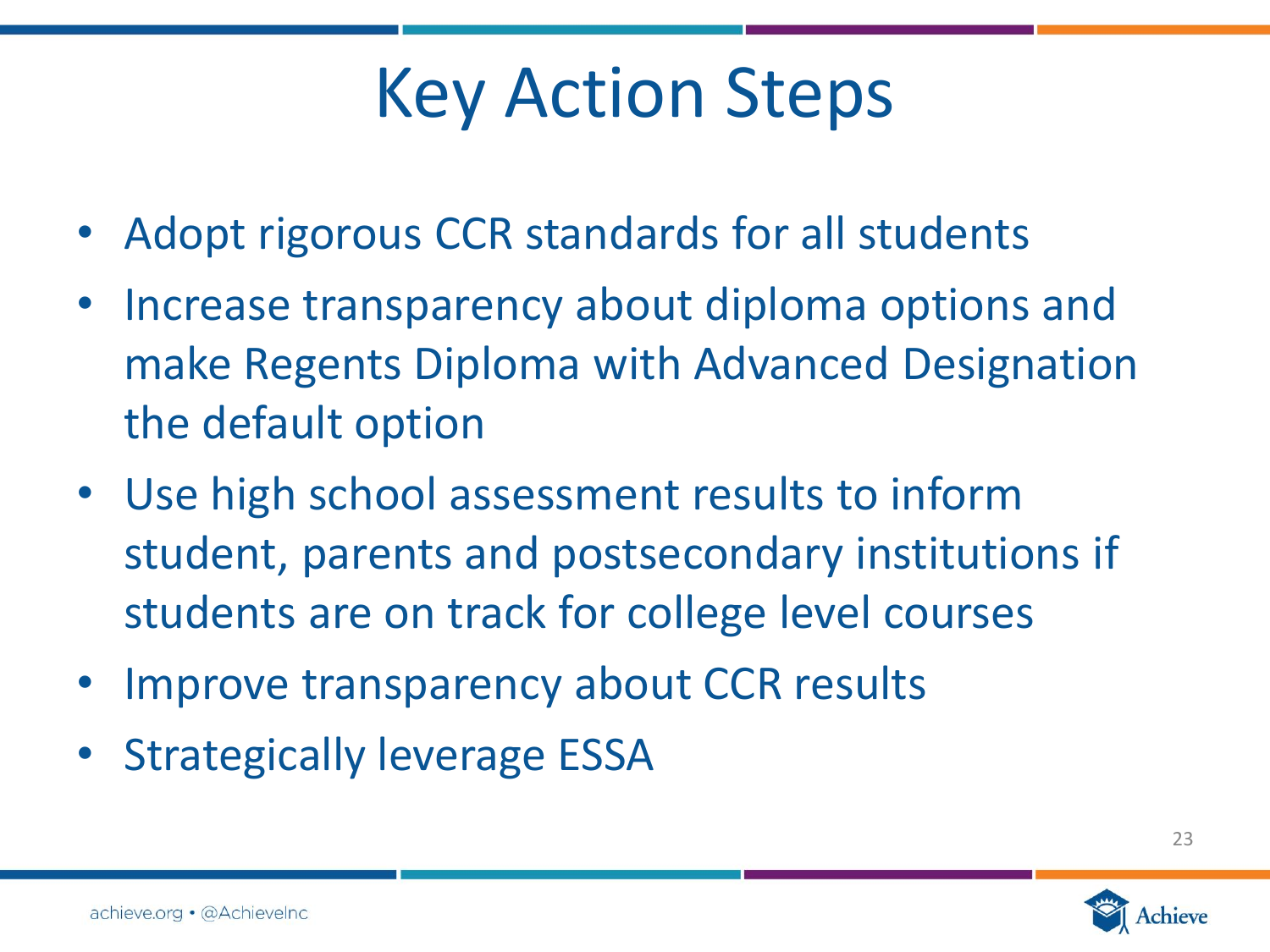#### **USNY Fiscal Agent Authorization BR (A) 4**

**MOVED,** that the Board of Regents designate Elizabeth Berlin as fiscal agent for USNY effective November 30, 2016.

| <b>Motion by:</b> | Regent James R. Tallon, Jr. |
|-------------------|-----------------------------|
| Seconded by:      | Regent Judith Chin          |
| <b>Action:</b>    | Motion carried unanimously. |

### **Acceptance of a \$225,000 grant from The Bill and Melinda Gates Foundation BR (A) 5**

**MOVED**, that the Board of Regents accept the sum of \$225,000 from the Bill and Melinda Gates Foundation to support the work outlined.

| <b>Motion by:</b> | Regent Christine D. Cea     |
|-------------------|-----------------------------|
| Seconded by:      | Regent Kathleen M. Cashin   |
| <b>Action:</b>    | Motion carried unanimously. |

### **Acceptance of a \$200,000 grant from The Bill and Melinda Gates Foundation BR (A) 6**

**MOVED**, that the Board of Regents accept the sum of \$200,000 from the Bill and Melinda Gates Foundation to support the work outlined.

| <b>Motion by:</b> | Regent Kathleen M. Cashin   |
|-------------------|-----------------------------|
| Seconded by:      | Regent James E. Cottrell    |
| <b>Action:</b>    | Motion carried unanimously. |

### **APPOINTMENTS**

#### **Appointment to the Position of Executive Secretary, State Boards for Podiatry, Physical Therapy and Ophthalmic Dispensing BR (A) 7**

**MOVED,** that the Board of Regents approve the appointment of Thania F. Fernandez as the Executive Secretary to the State Boards for Podiatry, Physical Therapy and Ophthalmic Dispensing.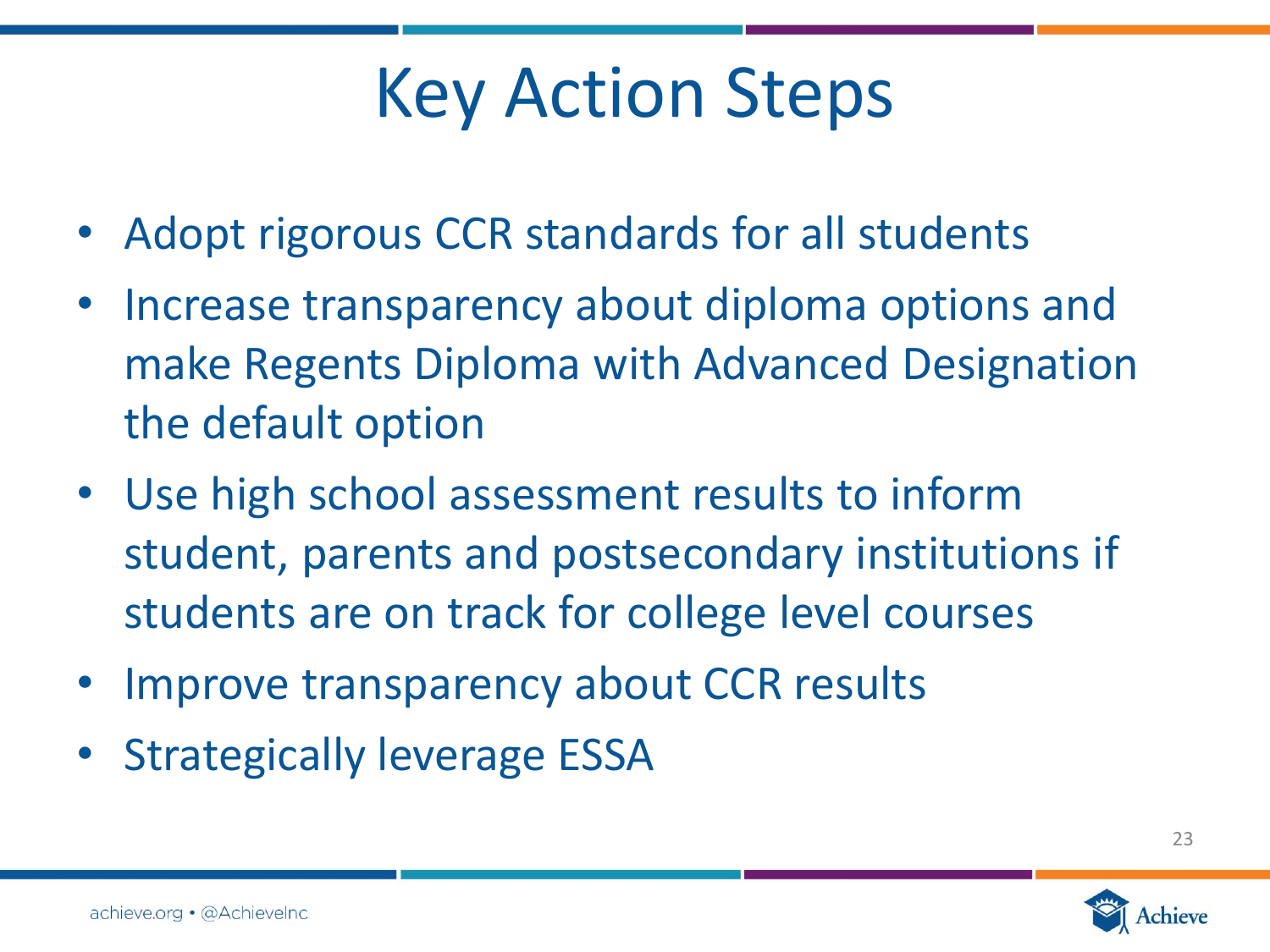**Motion by:** Regent Roger Tilles **Seconded by:** Regent James R. Tallon, Jr. Action: Motion carried unanimously.

#### **Appointment to the Position of Executive Secretary, State Boards for Pharmacy and Midwifery BR (A) 8**

**MOVED,** that the Board of Regents approve the appointment of Kimberly A. Leonard as the Executive Secretary to the State Board for Pharmacy and Midwifery.

**Motion by:** Regent Kathleen M. Cashin **Seconded by:** Regent Roger Tilles Action: Motion carried unanimously.

### **Appointment of Counsel and Deputy Commissioner for Legal Affairs BR (A) 9**

**MOVED,** that the Board of Regents approve the appointment of Alison B. Bianchi to the position of Counsel and Deputy Commissioner for Legal Affairs effective November 16, 2016.

| <b>Motion by:</b> | <b>Regent Roger Tilles</b>      |
|-------------------|---------------------------------|
| Seconded by:      | Vice Chancellor T. Andrew Brown |
| <b>Action:</b>    | Motion carried unanimously.     |

# **Retirement of Don Juron, Chief Financial Officer (CFO)**

Chancellor Rosa asked Vice Chancellor Brown to express the Board's appreciation for Don Juron's 34 ½ years of outstanding service to the Department.

Chancellor Betty A. Rosa adjourned the meeting.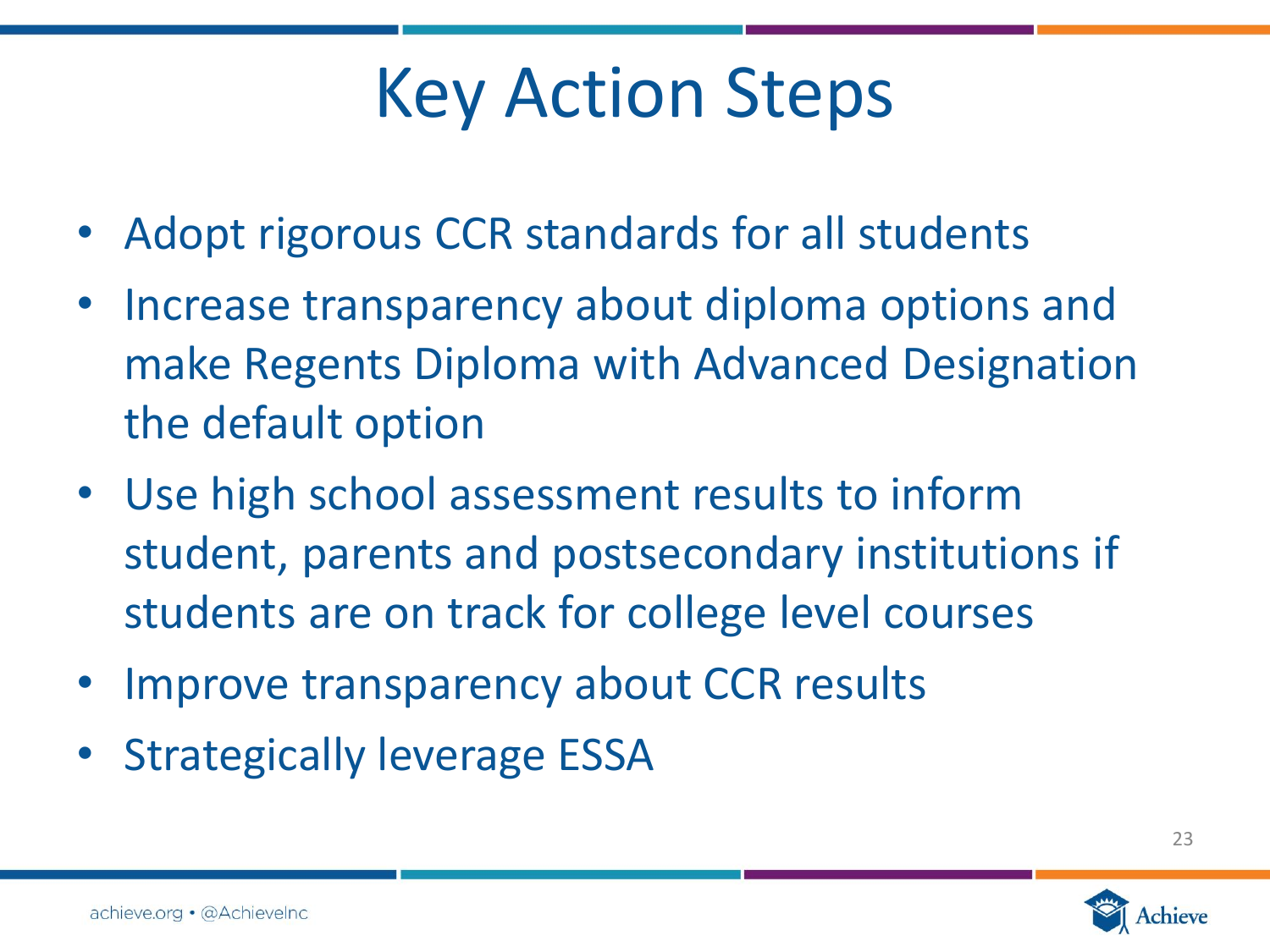#### **Appendix I NEW YORK STATE BOARD OF REGENTS CHARTER ACTIONS**

| <b>Name of Institution</b>                                           | Program<br>Area | <b>County</b><br>(City/Town)<br>of Location | <b>Description of Charter</b><br><b>Action(s)</b>                                                                                                                                                                               |
|----------------------------------------------------------------------|-----------------|---------------------------------------------|---------------------------------------------------------------------------------------------------------------------------------------------------------------------------------------------------------------------------------|
| Children's Museum of the East<br>End                                 | <b>CE</b>       | <b>Suffolk</b><br>(Bridgehampton)           | Grant an absolute charter.                                                                                                                                                                                                      |
| <b>Friends of Herkimer Home</b><br><b>State Historic Site</b>        | <b>CE</b>       | <b>Herkimer</b><br>(Little Falls)           | Amend certificate of<br>incorporation to change the<br>corporate name to "The Friends<br>of Historic Central Mohawk<br>Valley" and the purposes to<br>amend its geographic region to<br>be the entire Central Mohawk<br>Valley. |
| <b>Grenell Island Historical</b><br>Association                      | <b>CE</b>       | Jefferson<br>(Clayton)                      | Merge with Grenell Island<br>Improvement Association, Inc.<br>with the Grenell Island Historical<br>Association as the surviving<br>corporation.                                                                                |
| The Lawrence Historical<br>Organization                              | <b>CE</b>       | St. Lawrence<br>(Lawrenceville)             | Extend charter for five years.                                                                                                                                                                                                  |
| Lodi Whittier Library                                                | <b>CE</b>       | Seneca<br>(Lodi)                            | Amend charter to specify the<br>trustee term length to be three<br>years.                                                                                                                                                       |
| Long Island Wireless History<br>Society                              | <b>CE</b>       | <b>Suffolk</b><br>(Sayville)                | Amend charter to change the<br>corporate name to "The Long<br><b>Island Radio &amp; Television</b><br>Historical Society" and to<br>extend the charter for five<br>years.                                                       |
| The Historical Society of the<br>Palisades Interstate Park<br>Region | <b>CE</b>       | Rockland<br>(Bear Mountain)                 | Extend charter for five years.                                                                                                                                                                                                  |
| The Mastic Peninsula<br><b>Historical Society</b>                    | <b>CE</b>       | <b>Suffolk</b><br>(Mastic)                  | Extend charter for five years.                                                                                                                                                                                                  |
| <b>Osborne Center for Social</b><br>Justice                          | <b>CE</b>       | Seneca<br>(Auburn)                          | Extend charter for five years.                                                                                                                                                                                                  |
| Pacem in Terris                                                      | <b>CE</b>       | Orange<br>(Warwick)                         | Grant an absolute charter.                                                                                                                                                                                                      |
| <b>Ripley Free Library</b>                                           | <b>CE</b>       | Chautauqua<br>(Ripley)                      | Dissolve charter and approval<br>to distribute remaining assets to<br>the Ripley Public Library.                                                                                                                                |
| <b>Stillwater Free Library</b>                                       | <b>CE</b>       | Saratoga<br>(Stillwater)                    | Dissolve charter and approval<br>to distribute remaining assets to<br>the Stillwater Public Library.                                                                                                                            |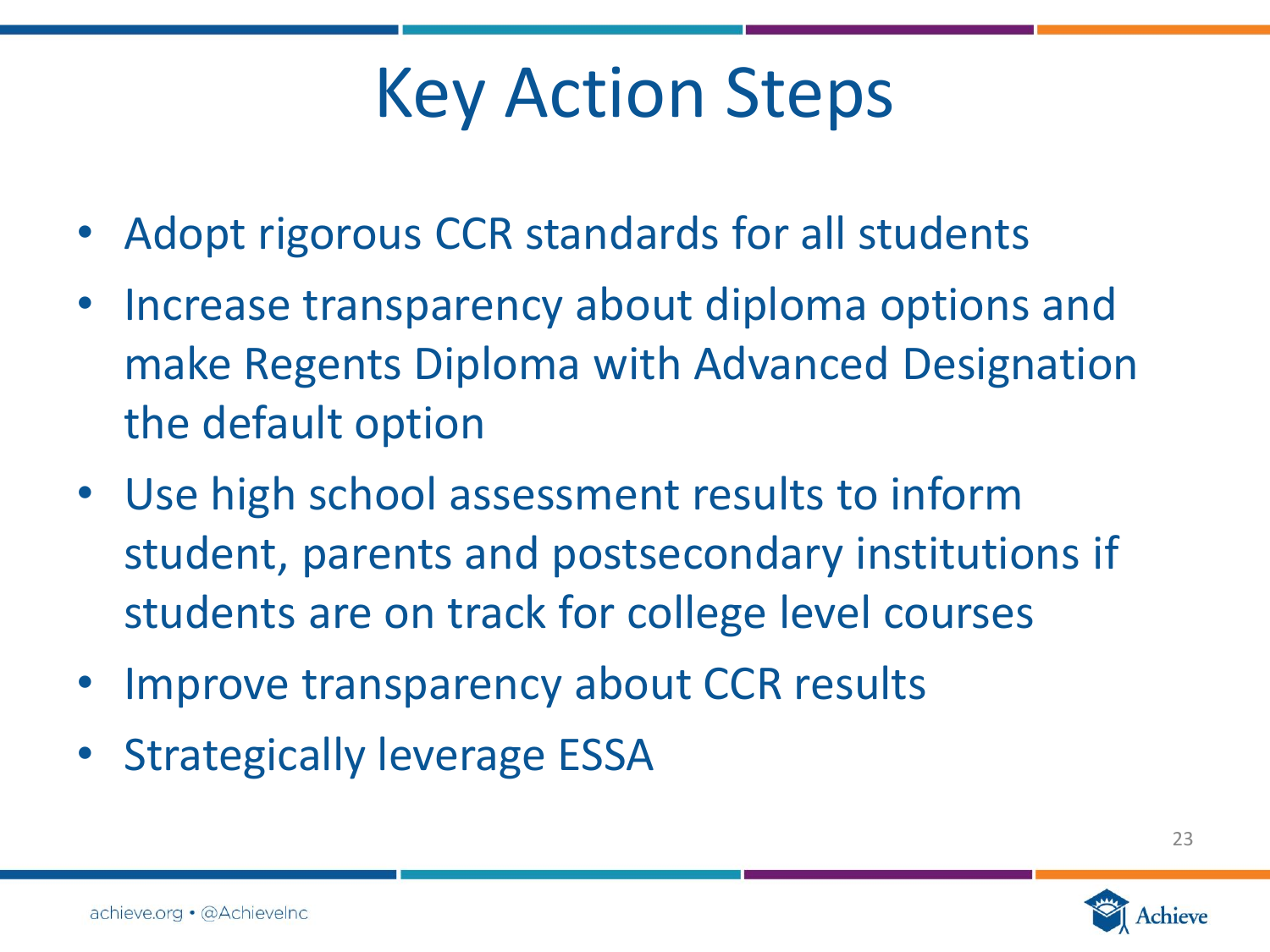| <b>Name of Institution</b>       | Program<br>Area | <b>County</b><br>(City/Town)<br>of Location | <b>Description of Charter</b><br><b>Action(s)</b> |
|----------------------------------|-----------------|---------------------------------------------|---------------------------------------------------|
| <b>Westmoreland Historical</b>   | <b>CE</b>       | Oneida                                      | Extend charter for five years.                    |
| Society                          |                 | (Westmoreland)                              |                                                   |
| Catholic School Region of the    | P <sub>12</sub> | New York                                    | Amend charter to add a school                     |
| Northwest and South Bronx        |                 | (Manhattan)                                 | location.                                         |
| The Child Development            | P <sub>12</sub> | <b>Broome</b>                               | Extend charter for three years.                   |
| Council                          |                 | (Johnson City)                              |                                                   |
| FES Sports Academy               | P <sub>12</sub> | Kings                                       | Amend charter to change the                       |
|                                  |                 | (Brooklyn)                                  | corporate name to "Minority                       |
|                                  |                 |                                             | Enterprise Career Schools" and                    |
|                                  |                 |                                             | revise purposes to operate                        |
|                                  |                 |                                             | grades nine through twelve.                       |
| Love of Learning Montessori      | P <sub>12</sub> | <b>Suffolk</b>                              | Amend charter to add an                           |
| School                           |                 | (Centerport)                                | additional campus location at                     |
|                                  |                 |                                             | <b>Centerport United Methodist</b>                |
|                                  |                 |                                             | Church, 97 Little Neck Road,                      |
|                                  |                 |                                             | Centerport, NY 11721.                             |
| Our Sons and Daughters           | P <sub>12</sub> | <b>Suffolk</b>                              | Extend charter for three years.                   |
| School                           |                 | (Sag Harbor)                                |                                                   |
| <b>River-Park Nursery School</b> | P <sub>12</sub> | New York                                    | Restate charter to update                         |
|                                  |                 | (Manhattan)                                 | current trustees and IRS                          |
|                                  |                 |                                             | dissolution language.                             |
| St. Mark's Nursery School        | P <sub>12</sub> | <b>Nassau</b>                               | Amend charter to change the                       |
|                                  |                 | (Rockville Centre)                          | corporate address to 100                          |
|                                  |                 |                                             | Hempstead Avenue, Rockville                       |
|                                  |                 |                                             | Centre, NY11570.                                  |
| St. Francis College              | <b>HE</b>       | <b>Kings</b>                                | Amend charter to add authority                    |
|                                  |                 | (Brooklyn)                                  | to confer the Master of Fine                      |
|                                  |                 |                                             | Arts (M.F.A.) degree.                             |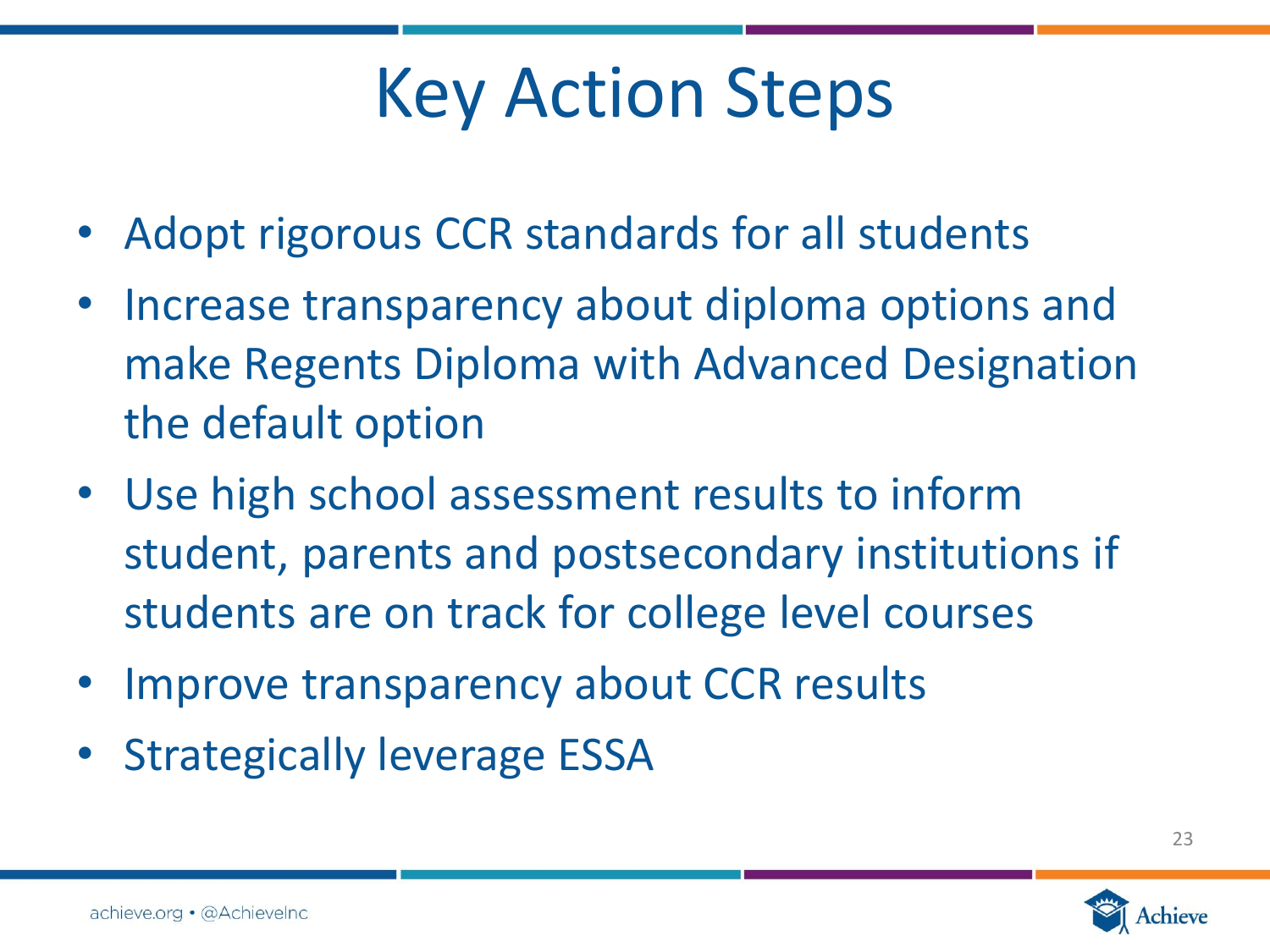## **Appendix II**

### **REGENTS ACTIONS IN 64 PROFESSIONAL DISCIPLINE CASES AND 3 RESTORATION PETITIONS**

November 14 - 15, 2016

The Board of Regents announced disciplinary actions resulting in the surrender of 18 licenses, and 44 other disciplinary actions. The penalty indicated for each case relates solely to the misconduct set forth in that particular case. In addition, the Board acted upon 3 restoration petitions.

## **I. SURRENDERS**

## **Chiropractic**

Richard Seth Hurwitz a/k/a Richard S. Hurwitz; Woodmere, NY 11598; Lic. No. 009834; Cal. No. 29191; Application to surrender license granted. Summary: Licensee admitted to the charge of having been convicted of Conspiracy to Commit Health Care Fraud, a felony.

### **Engineering and Land Surveying**

Michael David Zimmerman; Professional Engineer; Sudbury, MA 01776; Lic. No. 076087; Cal. 29242; Application to surrender license granted. Summary: Licensee did not contest charges of practicing the profession of engineering with a lapsed license in the State of New Jersey and misrepresenting on a New York State registration renewal application that he had not been previously disciplined in any other jurisdiction.

Russell Kenneth Teal; Professional Engineer; North Canton, OH 44720; Lic. No. 083679; Cal. No. 29243; Application to surrender license granted. Summary: Licensee admitted to the charge of failing to comply with the mandatory continuing education requirements to be registered to practice as a professional engineer.

# **Nursing**

Lorraine Casiano a/k/a Lorraine Meoni; Licensed Practical Nurse, Registered Professional Nurse; Setauket, NY 11733; Lic. Nos. 144252, 439287; Cal. Nos. 28996, 28997; Application to surrender licenses granted. Summary: Licensee admitted to charges of failing to follow proper procedure for the wasting of controlled substances and diverting Ativan tablets, a controlled substance, for her own use.

Susan Clow; Licensed Practical Nurse, Registered Professional Nurse; Rochester, NY 14612; Lic. Nos. 129330, 358371; Cal. Nos. 29095, 29094; Application to surrender licenses granted. Summary: Licensee admitted to charges of having been convicted of Driving While Intoxicated and having lied on the registration.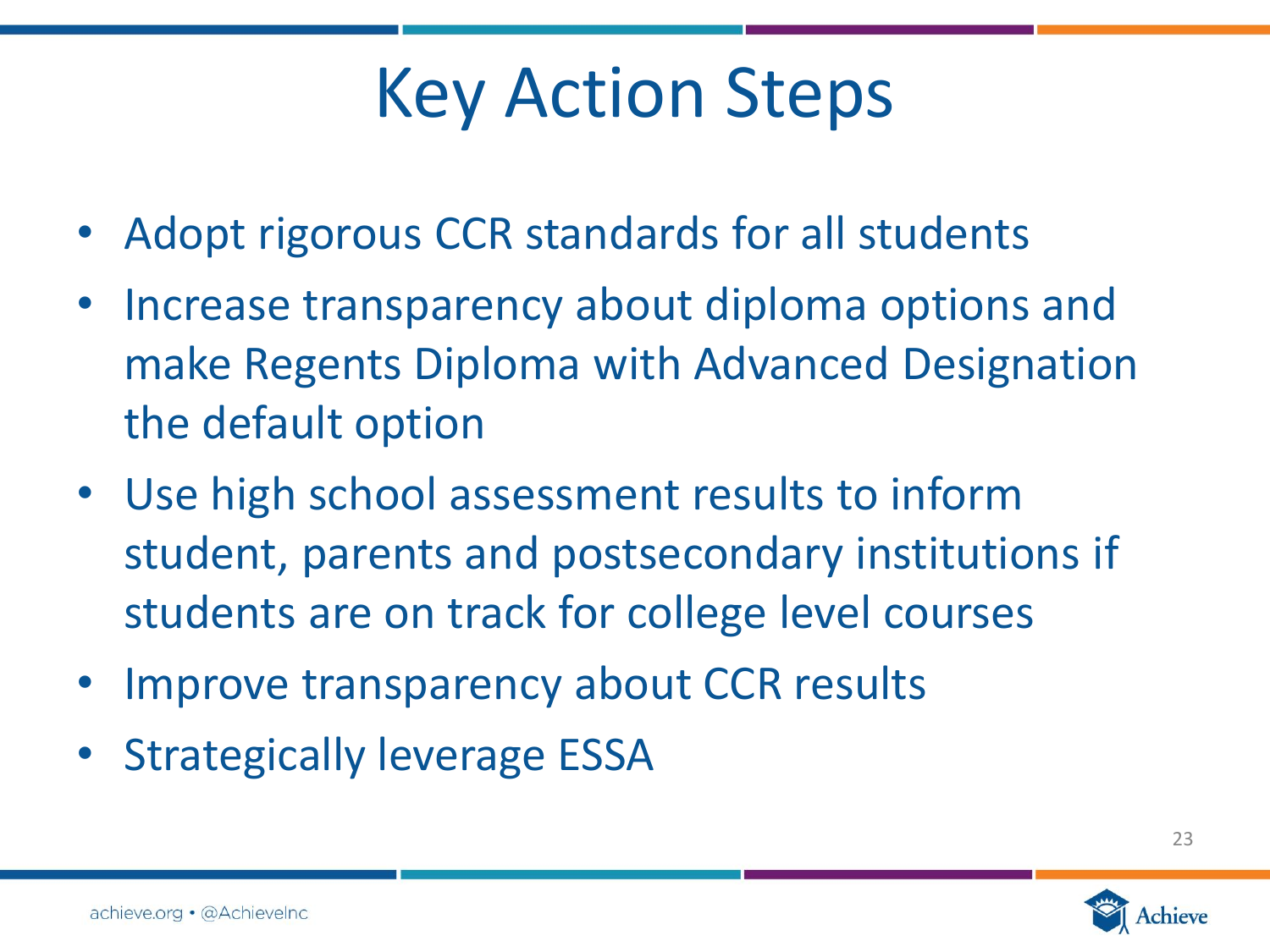Richard Leeroy Downs; Licensed Practical Nurse; Cape Coral, FL 33990-1944, Cape Coral, FL 33990; Lic. No. 290094; Cal. No. 29149; Application to surrender license granted. Summary: Licensee admitted to the charge of having been found guilty of improper professional practice or professional misconduct by a duly authorized professional disciplinary agency of the State of Florida, where the conduct upon which the finding was based would, if committed in New York State, constitute professional misconduct under the laws of New York State.

Mark C. Rivinus; Registered Professional Nurse; West Roxbury, MA 02132; Lic. No. 304867; Cal. No. 29223; Application to surrender license granted. Summary: Licensee did not contest the charge of having been found guilty of professional misconduct in the State of Massachusetts, which conduct would be considered conduct in the profession which evidences moral unfitness, if committed in New York State.

Barbara Jean La Dore; Registered Professional Nurse; Myrtle Beach, SC 29579; Lic. No. 377132; Cal. No. 29227; Application to surrender license granted. Summary: Licensee admitted to the charge of practicing the profession of nursing while the ability to practice is impaired by carisoprodol, a muscle relaxant.

Stephen Francis Skolny; Registered Professional Nurse; Morris Run, PA 16939-0173; Lic. No. 488144; Cal. No. 29234; Application to surrender license granted. Summary: Licensee admitted to the charge of being unable to practice nursing with reasonable skill and safety to patients due to alcohol dependence.

Manohar Masih Mattu; Registered Professional Nurse; New Hyde Park, NY 11040; Lic. No. 469788; Cal. No. 29248; Application to surrender license granted. Summary: Licensee admitted to the charge of having been convicted of 3 counts of Rape in the 3rd Degree, a class E felony.

Linda A. Panetta; Registered Professional Nurse; Kennebunk, ME 04043; Lic. No. 236152; Cal. No. 29249; Application to surrender license granted. Summary: Licensee did not contest the charge of having been found guilty of professional misconduct in the State of Maine, which conduct would be considered failure to maintain accurate patient records, if committed in New York State.

Pamela G. Kerr; Registered Professional Nurse; Junction City, KS 66441; Lic. No. 247171; Cal. No. 29259; Application to surrender license granted. Summary: Licensee did not contest the charge of having been found guilty of professional misconduct in the State of Maine, which conduct would be considered failure to maintain accurate patient records, if committed in New York State.

Noelle Lynne Anderson; Registered Professional Nurse; Walled Lake, MI 48390; Lic. No. 595312; Cal. No. 29269; Application to surrender license granted. Summary: Licensee did not contest the charge of having been found guilty of professional misconduct in the State of Michigan, which conduct would be considered being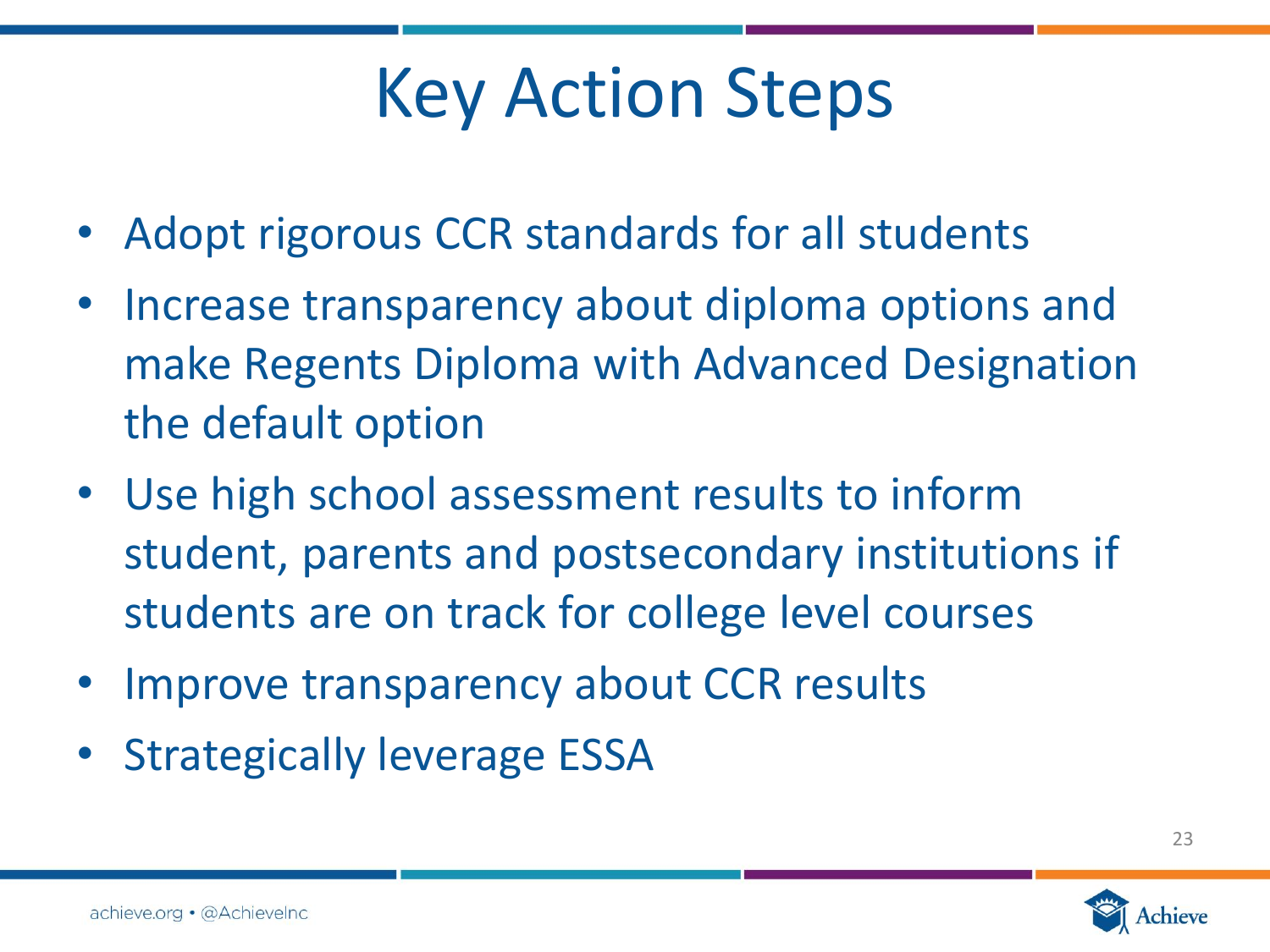habitually drunk or being dependent on, or a habitual user of narcotics, barbiturates, amphetamines, hallucinogens or other drugs having similar effects, if committed in New York State.

Elizabeth J. Calabro; Registered Professional Nurse; Marana, AZ 85658; Lic. No. 313537; Cal. No. 29270; Application to surrender license granted. Summary: Licensee admitted to the charge of having been convicted of Driving Under the Influence of alcohol following a motor vehicle accident and having been prescribed pain medications for chronic illness which may affect her ability to safely practice nursing, in violation of substantial provisions of Arizona law regarding the practice of nursing.

# **Physical Therapy**

Laura Mary Flint; Physical Therapist; Murrells Inlet, SC 29576-5214; Lic. No. 006370; Cal. No. 29266; Application to surrender license granted. Summary: Licensee did not contest the charge of improperly delegating to an unlicensed aide functions requiring the professional judgment of a physical therapist, in South Carolina.

# **Public Accountancy**

Richard H. Dickinson; Certified Public Accountant; Saratoga Springs, NY 12866-9107; Lic. No. 039003; Cal. No. 29267; Application to surrender license granted. Summary: Licensee admitted to the charge of failure to notify the Department within 45 days of the 2010 disciplinary actions taken by the states of Vermont and Maine, revoking his license in each state.

# **II. OTHER REGENTS DISCIPLINARY ACTIONS**

# **Engineering and Land Surveying**

Michael Rabkin; Professional Engineer; Gouldsboro, PA 18424; Lic. No. 072225; Cal. No. 28907; Application for consent order granted; Penalty agreed upon: 12 month actual suspension, 12 month stayed suspension, 2 years probation to commence following service of 12 month actual suspension.

# **Nursing**

Lauren M. Weaver; Registered Professional Nurse; Rochester, NY 14621; Lic. No. 613572; Cal. No. 27742; Application for consent order granted; Penalty agreed upon: Indefinite actual suspension for no less than 3 months and until fit to practice, upon termination of suspension, 2 years probation to commence upon return to practice, \$500 fine payable within 6 months.

Elizabeth DelBuono; Licensed Practical Nurse; Smithtown, NY 11787-5719; Lic. No. 282823; Cal. No. 27849; Application for consent order granted; Penalty agreed upon: 1 month actual suspension, 23 month stayed suspension, 24 months probation.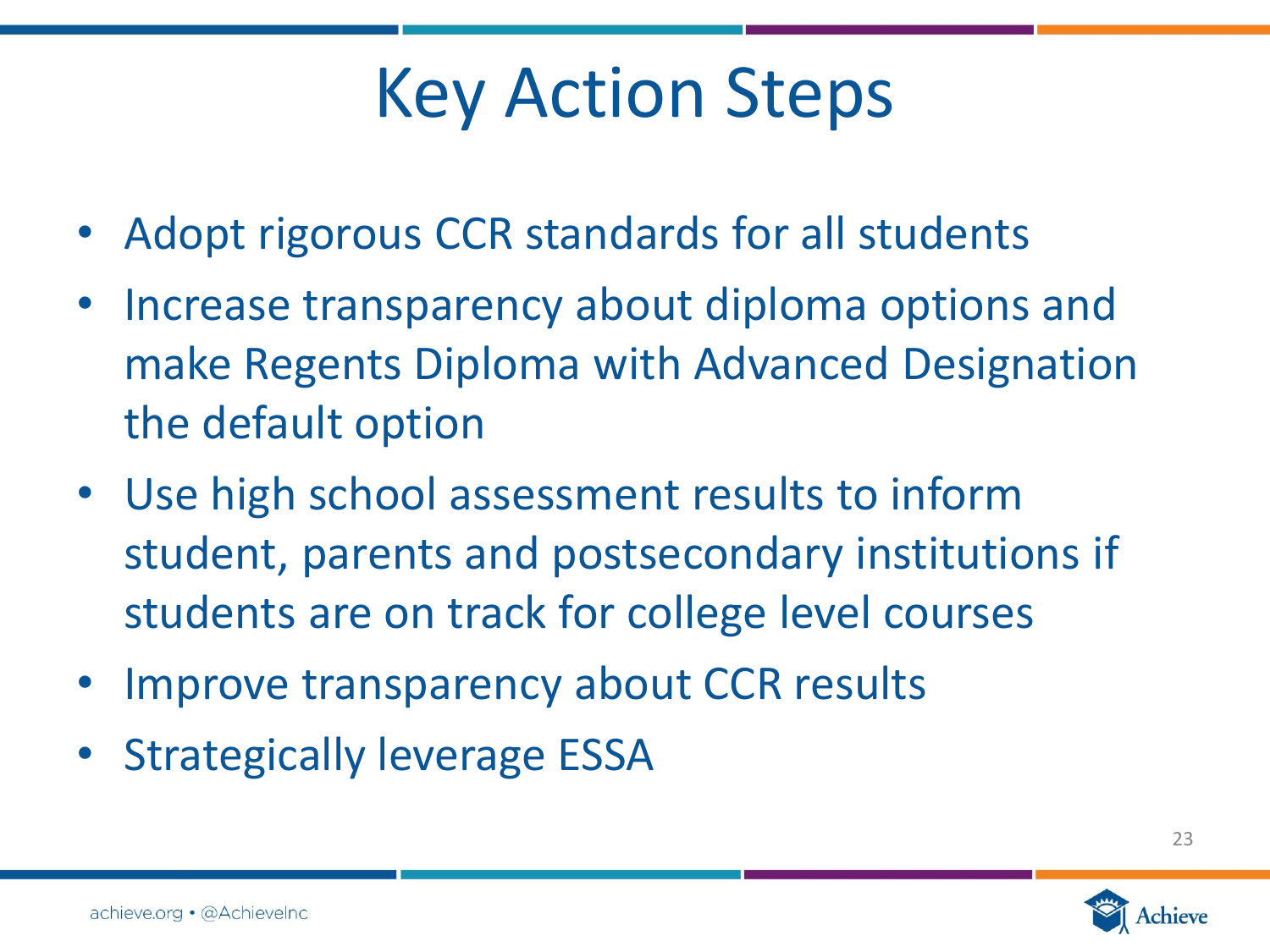Beth Ann Ours; Licensed Practical Nurse; Utica, NY 13502; Lic. No. 291583; Cal. No. 28245; Found guilty of professional misconduct; Penalty: 24 month suspension, execution of last 18 months of suspension stayed, upon service of Order and concurrent with actual suspension, probation 24 months.

Althenia Sherrie Bethel; Licensed Practical Nurse; Rochester, NY 14611; Lic. No. 267477; Cal. No. 28312; Application for consent order granted; Penalty agreed upon: Indefinite actual suspension for no less than 3 months and until fit to practice, upon termination of suspension, 2 years probation to commence upon return to practice, \$250 fine payable within 6 months.

Eileen K. Leon a/k/a Eileen Katherine Leon; Licensed Practical Nurse, Registered Professional Nurse; West Haverstraw, NY 10993-1509; Lic. Nos. 258025, 581823; Cal. Nos. 28582, 28583; Application for consent order granted; Penalty agreed upon: 1 month actual suspension, 23 month stayed suspension, 24 months probation, \$500 fine.

Melissa S. Verdi a/k/a Melissa Verdi; Licensed Practical Nurse; Cheektowaga, NY 14215; Lic. No. 297314; Cal. No. 28624; Application for consent order granted; Penalty agreed upon: 2 year stayed suspension, 2 years probation, \$500 fine.

Amanda Diane Shaw; Registered Professional Nurse; Gerry, NY 14740-9514; Lic. No. 687377; Cal. No. 28700; Application for consent order granted; Penalty agreed upon: 2 year stayed suspension, 2 years probation, \$500 fine.

Jeffrey John Mitchelson; Licensed Practical Nurse; Amsterdam, NY 12010; Lic. No. 293314; Cal. No. 28784; Application for consent order granted; Penalty agreed upon: 2 year stayed suspension, 2 years probation, \$500 fine.

Magdala Celestin; Licensed Practical Nurse; Elmont, NY 11003; Lic. No. 310672; Cal. No. 28785; Application for consent order granted; Penalty agreed upon: 3 month actual suspension, 21 month stayed suspension, 2 years probation to commence upon return to practice.

Cynthia Opuni Agyei a/k/a Cynthia Agyei Ohene a/k/a Cynthia Ohene; Registered Professional Nurse; West Orange, NJ 07052; Lic. No. 557686; Cal. No. 28831; Application for consent order granted; Penalty agreed upon: 1 month actual suspension, 23 month stayed suspension, 24 months probation, \$1,000 fine.

Jennifer L. Hay; Licensed Practical Nurse; Manlius, NY 13104; Lic. No. 302060; Cal. No. 28836; Application for consent order granted; Penalty agreed upon: 2 year stayed suspension, 2 years probation, \$500 fine.

Patricia R. Beebe; Registered Professional Nurse; Lyons, NY 14489; Lic. No. 617846; Cal. No. 28868; Application for consent order granted; Penalty agreed upon: Indefinite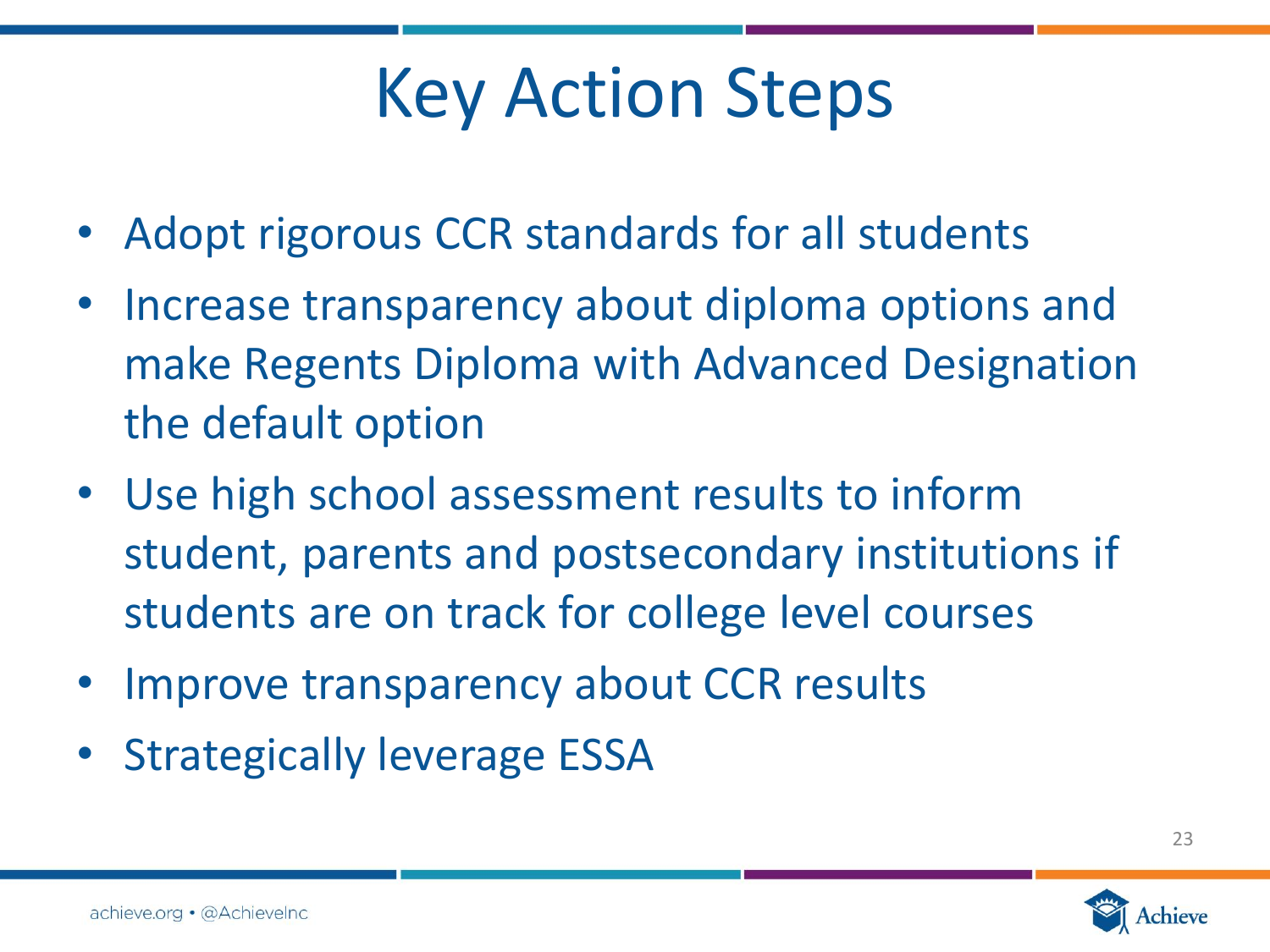actual suspension for no less than 6 months and until fit to practice, upon termination of suspension, 2 years probation to commence upon return to practice.

Elizabeth Ann Rocklin; Licensed Practical Nurse, Registered Professional Nurse; Canajoharie, NY 13317; Lic. Nos. 233432, 612286; Cal. Nos. 28870, 28869; Application for consent order granted; Penalty agreed upon: 1 month actual suspension, 23 month stayed suspension, 2 years probation, \$500 fine.

William D. Kacinski Jr; Registered Professional Nurse; Centereach, NY 11720; Lic. No. 507857; Cal. No. 28921; Application for consent order granted; Penalty agreed upon: 1 month actual suspension, 23 month stayed suspension, 24 months probation.

Kristie Michelle Buehler; Licensed Practical Nurse; Seneca Falls, NY 13148; Lic. No. 323234; Cal. No. 28938; Application for consent order granted; Penalty agreed upon: 1 year stayed suspension, 1 year probation, \$250 fine.

Patricia A. Van Hoeven a/k/a Patricia Vanhoeven; Licensed Practical Nurse; Rome, NY 13440; Lic. No. 273933; Cal. No. 28947; Application for consent order granted; Penalty agreed upon: 1 year stayed suspension, 1 year probation, \$250 fine.

Theresa Armstrong; Licensed Practical Nurse; Rochester, NY 14611; Lic. No. 242303; Cal. No. 28948; Application for consent order granted; Penalty agreed upon: 1 month actual suspension, 23 month stayed suspension, 2 years probation, \$500 fine.

Mathew H. Zarzycki; Licensed Practical Nurse; Putnam, CT 06260; Lic. No. 319715; Cal. No. 28949; Application for consent order granted; Penalty agreed upon: 2 year stayed suspension, 2 years probation, \$500 fine.

Megan Teresa Hardgrove; Registered Professional Nurse; North Babylon, NY 11703-1927; Lic. No. 660580; Cal. No. 28964; Application for consent order granted; Penalty agreed upon: 1 year stayed suspension, 1 year probation, \$500 fine.

Shirlene Stephanie Williams; Licensed Practical Nurse, Registered Professional Nurse; Conyers, GA 30013; Lic. Nos. 294818, 659813; Cal. Nos. 29008, 29009; Application for consent order granted; Penalty agreed upon: 1 month actual suspension, 11 month stayed suspension, 1 year probation, \$1,000 fine.

Suzanne T. Francis; Registered Professional Nurse, Nurse Practitioner (Adult Health); Farmington, NY 14425; Lic. No. 518746, Cert. No. 304300; Cal. Nos. 29030, 29031; Application for consent order granted; Penalty agreed upon: Indefinite actual suspensions until fit to practice, upon termination of suspensions, 2 years probation to commence upon return to practice, \$500 fine payable within 3 months.

Michael Troy Richmond; Licensed Practical Nurse; Bernhards Bay, NY 13028-4158; Lic. No. 306795; Cal. No. 29039; Application for consent order granted; Penalty agreed upon: 1 year stayed suspension, 1 year probation, \$250 fine.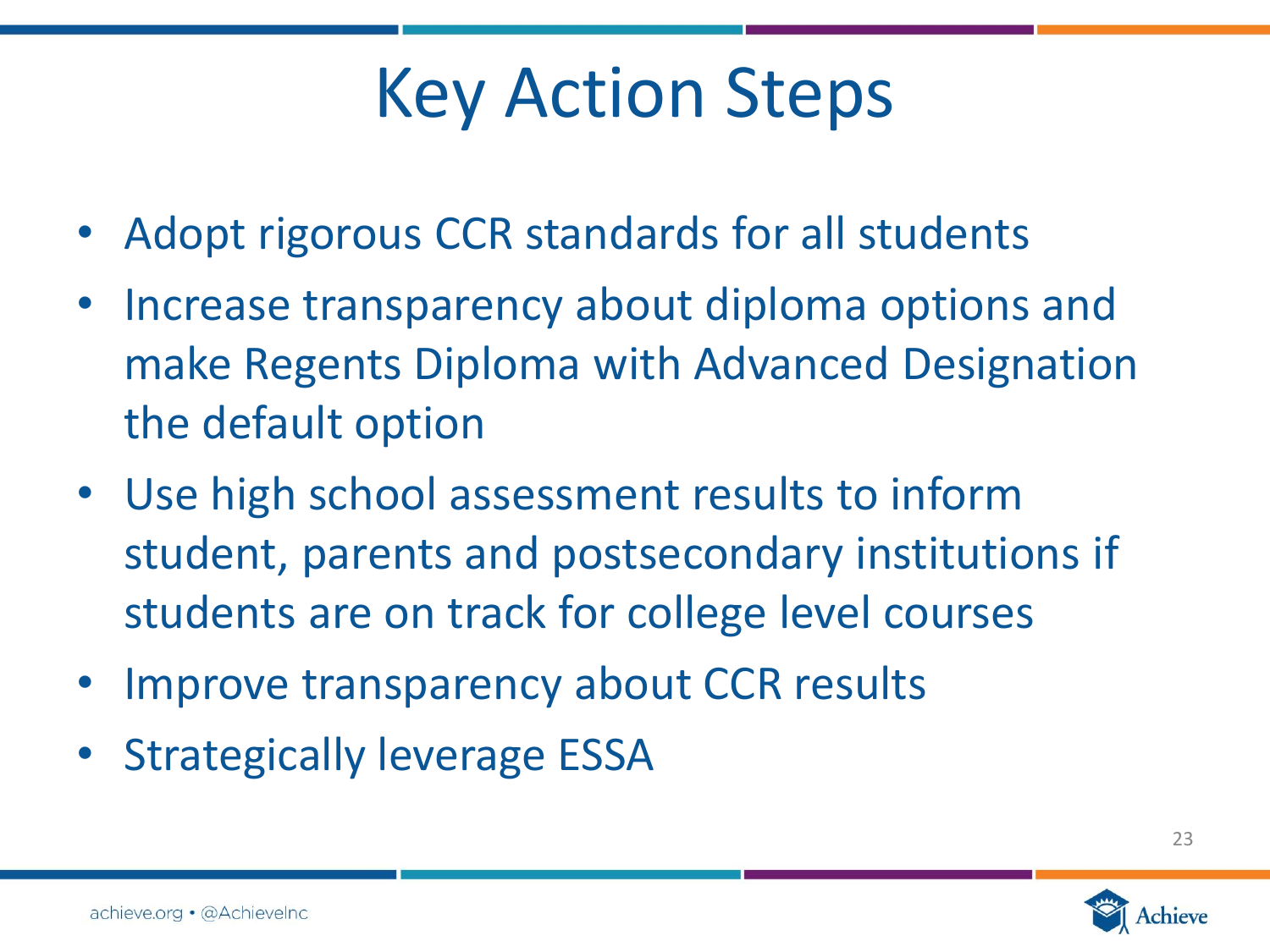Paul W. Waiting; Registered Professional Nurse; Seaford, NY 11783-1118; Lic. No. 612316; Cal. No. 29056; Application for consent order granted; Penalty agreed upon: 2 year stayed suspension, 2 years probation, \$500 fine.

Shanntel Raquel Okafor; Registered Professional Nurse; Jamaica, NY 11431-4305; Lic. No. 517893; Cal. No. 29074; Application for consent order granted; Penalty agreed upon: 4 month actual suspension, 20 month stayed suspension, 24 months probation.

Sarah Allison Frock; Licensed Practical Nurse; Athens, PA 18810-7786; Lic. No. 314047; Cal. No. 29238; Application for consent order granted; Penalty agreed upon: 1 month actual suspension, 23 month stayed suspension, 24 months probation, \$500 fine.

## **Occupational Therapy**

Celeste Rolon; Occupational Therapy Assistant, Occupational Therapist; Huntington, NY 11743; Auth. No. 005878, Lic. No. 012530; Cal. Nos. 29080, 29081; Application for consent order granted; Penalty agreed upon: 2 month actual suspension, 22 month stayed suspension, 24 months probation.

## **Pharmacy**

Nisar Rehman; Pharmacist; Garden City, NY 11040; Lic. No. 038486; Cal. No. 28807; Application for consent order granted; Penalty agreed upon: 1 month actual suspension, 23 month stayed suspension, 24 months probation, \$5,000 fine.

Fauzia & Maher, Inc. d/b/a Rex Pharmacy; Pharmacy; 119-01 Rockaway Boulevard, Ozone Park, NY 11420; Reg. No. 016400; Cal. No. 28808; Application for consent order granted; Penalty agreed upon: 2 year stayed suspension, 2 years probation, \$5,000 fine.

Pharmacade Pharmacy Inc; Pharmacy; 1049 East 163rd Street, Bronx, NY 10459; Reg. No. 014782; Cal. No. 28922; Application for consent order granted; Penalty agreed upon: \$25,000 fine payable by service of Order, 3 years probation.

Point Pharmacy LLC; Pharmacy; 900 Hunts Point Avenue, Bronx, NY 10474; Reg. No. 023294; Cal. No. 28936; Application for consent order granted; Penalty agreed upon: \$25,000 fine payable by service of Order, 3 years probation.

William Spieler; Pharmacist; Chestnut Ridge, NY 10977-4434; Lic. No. 032007; Cal. No. 28965; Application for consent order granted; Penalty agreed upon: 3 month actual suspension, 21 month stayed suspension, following service of actual suspension, 3 years probation, \$25,000 fine payable within 30 days.